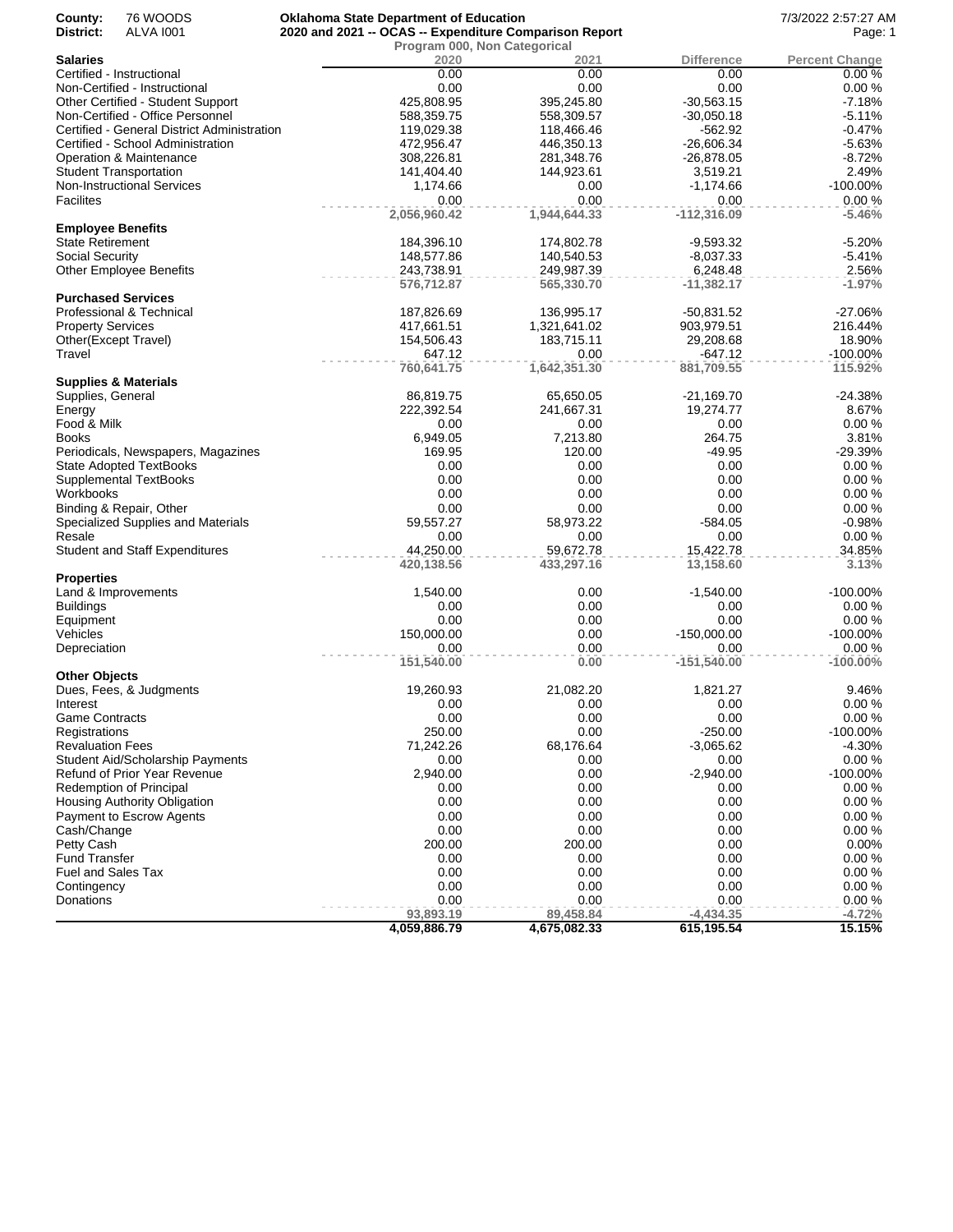| County:<br>District:     | 76 WOODS<br>ALVA 1001                       | <b>Oklahoma State Department of Education</b><br>2020 and 2021 -- OCAS -- Expenditure Comparison Report |                          |                             | 7/3/2022 2:57:27 AM<br>Page: 2 |
|--------------------------|---------------------------------------------|---------------------------------------------------------------------------------------------------------|--------------------------|-----------------------------|--------------------------------|
|                          |                                             | Program 100 & 270's, Regular Programs                                                                   |                          |                             |                                |
| <b>Salaries</b>          |                                             | 2020                                                                                                    | 2021                     | <b>Difference</b>           | <b>Percent Change</b>          |
|                          | Certified - Instructional                   | 3,102,983.33                                                                                            | 2,675,064.97             | -427,918.36                 | $-13.79%$                      |
|                          | Non-Certified - Instructional               | 154,426.78                                                                                              | 140,423.54               | $-14,003.24$                | $-9.07%$                       |
|                          | Other Certified - Student Support           | 2,800.00                                                                                                | 0.00                     | $-2,800.00$                 | $-100.00\%$                    |
|                          | Non-Certified - Office Personnel            | 5,476.25                                                                                                | 8,529.57                 | 3,053.32                    | 55.76%                         |
|                          | Certified - General District Administration | 0.00                                                                                                    | 0.00                     | 0.00                        | 0.00%                          |
|                          | Certified - School Administration           | 0.00                                                                                                    | 0.00                     | 0.00                        | 0.00%                          |
|                          | Operation & Maintenance                     | 0.00                                                                                                    | 0.00                     | 0.00                        | 0.00%                          |
|                          | <b>Student Transportation</b>               | 0.00                                                                                                    | 0.00                     | 0.00                        | 0.00%                          |
|                          | <b>Non-Instructional Services</b>           | 0.00                                                                                                    | 0.00                     | 0.00                        | 0.00%                          |
| <b>Facilites</b>         |                                             | 0.00                                                                                                    | 0.00                     | 0.00                        | 0.00%                          |
| <b>Employee Benefits</b> |                                             | 3,265,686.36                                                                                            | 2,824,018.08             | $-441,668.28$               | $-13.52%$                      |
| <b>State Retirement</b>  |                                             | 306,515.44                                                                                              | 262,782.87               | -43,732.57                  | $-14.27%$                      |
| Social Security          |                                             | 240,533.42                                                                                              | 205,556.07               | $-34,977.35$                | $-14.54%$                      |
|                          |                                             |                                                                                                         |                          |                             |                                |
|                          | <b>Other Employee Benefits</b>              | 510,307.41<br>1,057,356.27                                                                              | 451,478.28<br>919,817.22 | -58,829.13<br>$-137,539.05$ | $-11.53%$<br>$-13.01%$         |
|                          | <b>Purchased Services</b>                   |                                                                                                         |                          |                             |                                |
|                          | Professional & Technical                    | 24,893.93                                                                                               | 9,825.00                 | -15,068.93                  | $-60.53%$                      |
|                          |                                             | 5,901.46                                                                                                |                          |                             | $-75.86%$                      |
| <b>Property Services</b> | Other(Except Travel)                        | 2,474.20                                                                                                | 1,424.58<br>282.81       | $-4,476.88$                 | $-88.57%$                      |
|                          |                                             |                                                                                                         |                          | $-2,191.39$                 |                                |
| Travel                   |                                             | 6,156.77<br>39,426.36                                                                                   | 32.06<br>11,564.45       | $-6,124.71$<br>$-27,861.91$ | $-99.48%$<br>$-70.67%$         |
|                          | <b>Supplies &amp; Materials</b>             |                                                                                                         |                          |                             |                                |
| Supplies, General        |                                             | 65,595.18                                                                                               | 45,828.76                | -19,766.42                  | $-30.13%$                      |
| Energy                   |                                             | 0.00                                                                                                    | 0.00                     | 0.00                        | 0.00%                          |
| Food & Milk              |                                             | 0.00                                                                                                    | 0.00                     | 0.00                        | 0.00%                          |
| <b>Books</b>             |                                             | 7,522.72                                                                                                | 434.00                   | $-7,088.72$                 | $-94.23%$                      |
|                          | Periodicals, Newspapers, Magazines          | 2,905.97                                                                                                | 1,309.00                 | $-1,596.97$                 | $-54.95%$                      |
|                          | <b>State Adopted TextBooks</b>              | 4,261.03                                                                                                | 30,404.70                | 26,143.67                   | 613.55%                        |
|                          | Supplemental TextBooks                      | 4,757.90                                                                                                | 21,722.62                | 16,964.72                   | 356.56%                        |
| Workbooks                |                                             | 768.82                                                                                                  | 827.84                   | 59.02                       | 7.68%                          |
|                          | Binding & Repair, Other                     | 2,084.75                                                                                                | 0.00                     | $-2,084.75$                 | -100.00%                       |
|                          | Specialized Supplies and Materials          | 201,992.25                                                                                              | 234,011.94               | 32,019.69                   | 15.85%                         |
| Resale                   |                                             | 0.00                                                                                                    | 0.00                     | 0.00                        | 0.00%                          |
|                          | <b>Student and Staff Expenditures</b>       | 3,656.34                                                                                                | 5,248.29                 | 1,591.95                    | 43.54%                         |
|                          |                                             | 293,544.96                                                                                              | 339,787.15               | 46,242.19                   | 15.75%                         |
| <b>Properties</b>        |                                             |                                                                                                         |                          |                             |                                |
|                          | Land & Improvements                         | 0.00                                                                                                    | 0.00                     | 0.00                        | 0.00%                          |
| <b>Buildings</b>         |                                             | 0.00                                                                                                    | 0.00                     | 0.00                        | 0.00%                          |
| Equipment                |                                             | 0.00                                                                                                    | 0.00                     | 0.00                        | 0.00%                          |
| Vehicles                 |                                             | 0.00                                                                                                    | 0.00                     | 0.00                        | 0.00%                          |
| Depreciation             |                                             | 0.00                                                                                                    | 0.00                     | 0.00                        | 0.00%                          |
|                          |                                             | 0.00                                                                                                    | 0.00                     | 0.00                        | 0.00%                          |
| <b>Other Objects</b>     |                                             |                                                                                                         |                          |                             |                                |
|                          | Dues, Fees, & Judgments                     | 4,195.00                                                                                                | 2,500.00                 | $-1,695.00$                 | $-40.41%$                      |
| Interest                 |                                             | 0.00                                                                                                    | 0.00                     | 0.00                        | 0.00%                          |
| <b>Game Contracts</b>    |                                             | 0.00                                                                                                    | 0.00                     | 0.00                        | 0.00%                          |
| Registrations            |                                             | 15,965.77                                                                                               | 2,970.00                 | $-12,995.77$                | $-81.40%$                      |
| <b>Revaluation Fees</b>  |                                             | 0.00                                                                                                    | 0.00                     | 0.00                        | 0.00%                          |
|                          | <b>Student Aid/Scholarship Payments</b>     | 0.00                                                                                                    | 0.00                     | 0.00                        | 0.00%                          |
|                          | Refund of Prior Year Revenue                | 0.00                                                                                                    | 0.00                     | 0.00                        | 0.00%                          |
|                          | Redemption of Principal                     | 0.00                                                                                                    | 0.00                     | 0.00                        | 0.00%                          |
|                          | Housing Authority Obligation                | 0.00                                                                                                    | 0.00                     | 0.00                        | 0.00%                          |
|                          | Payment to Escrow Agents                    | 0.00                                                                                                    | 0.00                     | 0.00                        | 0.00%                          |
| Cash/Change              |                                             | 0.00                                                                                                    | 0.00                     | 0.00                        | 0.00%                          |
| Petty Cash               |                                             | 0.00                                                                                                    | 0.00                     | 0.00                        | 0.00%                          |
| <b>Fund Transfer</b>     |                                             | 0.00                                                                                                    | 0.00                     | 0.00                        | 0.00%                          |
| Fuel and Sales Tax       |                                             | 0.00                                                                                                    | 0.00                     | 0.00                        | 0.00%                          |
|                          |                                             | 0.00                                                                                                    | 0.00                     | 0.00                        | 0.00%                          |
| Contingency              |                                             | 0.00                                                                                                    |                          | 0.00                        | 0.00%                          |
| Donations                |                                             | 20,160.77                                                                                               | 0.00<br>5,470.00         | $-14,690.77$                | $-72.87%$                      |
|                          |                                             | 4,676,174.72                                                                                            | 4,100,656.90             | -575,517.82                 | $-12.31%$                      |
|                          |                                             |                                                                                                         |                          |                             |                                |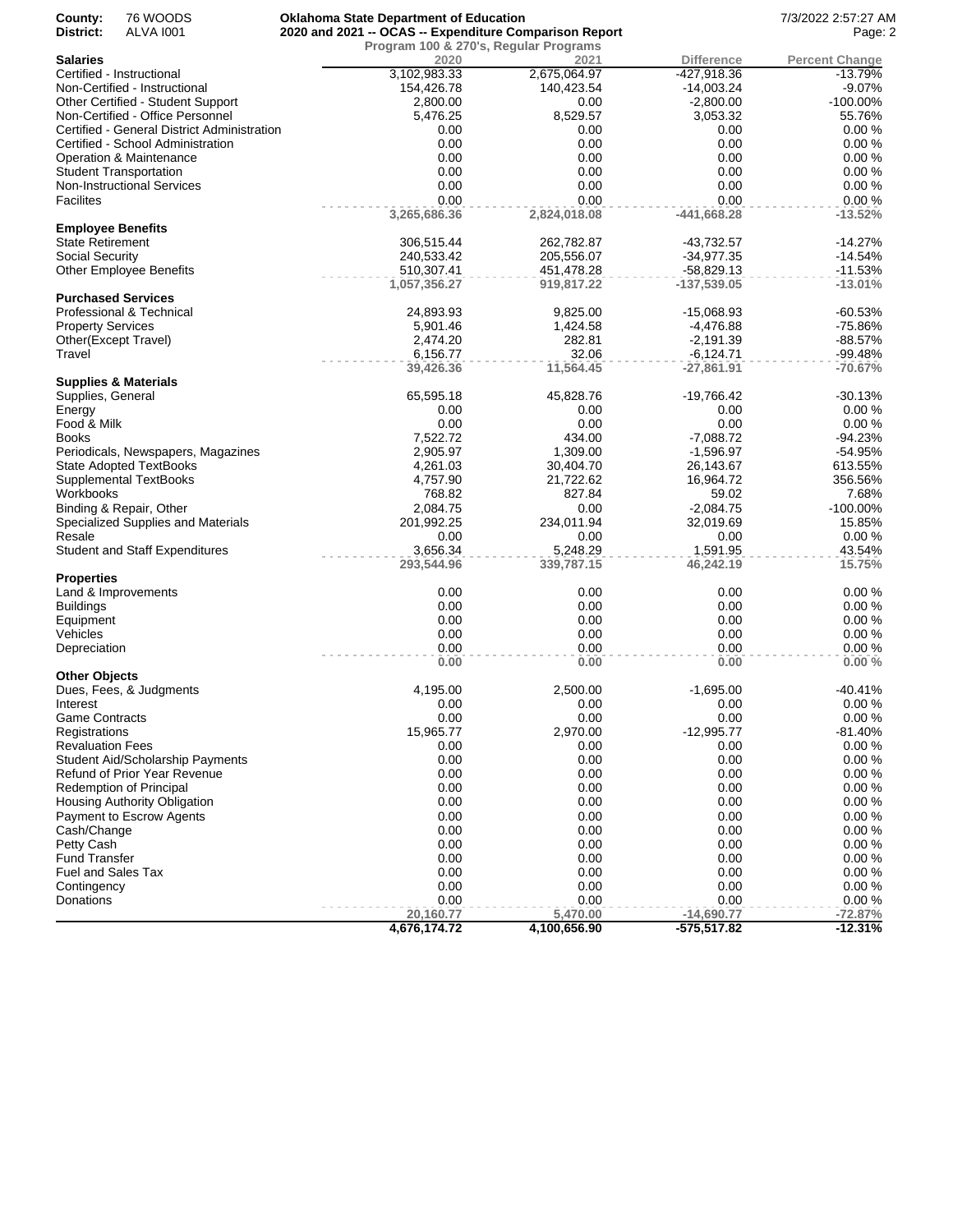| County:                           | 76 WOODS                                                                        | <b>Oklahoma State Department of Education</b>          |                                      |                     | 7/3/2022 2:57:27 AM   |
|-----------------------------------|---------------------------------------------------------------------------------|--------------------------------------------------------|--------------------------------------|---------------------|-----------------------|
| District:                         | <b>ALVA 1001</b>                                                                | 2020 and 2021 -- OCAS -- Expenditure Comparison Report | Page: 3                              |                     |                       |
|                                   |                                                                                 |                                                        | <b>Program 239 Special Education</b> |                     |                       |
| <b>Salaries</b>                   |                                                                                 | 2020                                                   | 2021                                 | <b>Difference</b>   | <b>Percent Change</b> |
|                                   | Certified - Instructional                                                       | 463,940.90                                             | 463,706.87                           | $-234.03$           | $-0.05%$              |
|                                   | Non-Certified - Instructional                                                   | 609,712.61                                             | 502,647.02                           | $-107,065.59$       | $-17.56%$             |
|                                   | Other Certified - Student Support                                               | 174,073.95                                             | 180,073.50                           | 5,999.55            | 3.45%                 |
|                                   | Non-Certified - Office Personnel<br>Certified - General District Administration | 15,734.94                                              | 16,500.00                            | 765.06              | 4.86%<br>1.11%        |
|                                   | Certified - School Administration                                               | 15,533.70<br>0.00                                      | 15,706.25<br>0.00                    | 172.55<br>0.00      | 0.00%                 |
|                                   | Operation & Maintenance                                                         | 0.00                                                   | 0.00                                 | 0.00                | 0.00%                 |
|                                   | <b>Student Transportation</b>                                                   | 0.00                                                   | 0.00                                 | 0.00                | 0.00%                 |
|                                   | <b>Non-Instructional Services</b>                                               | 0.00                                                   | 0.00                                 | 0.00                | 0.00%                 |
| <b>Facilites</b>                  |                                                                                 | 0.00                                                   | 0.00                                 | 0.00                | 0.00%                 |
|                                   |                                                                                 | 1,278,996.10                                           | 1,178,633.64                         | $-100,362.46$       | $-7.85%$              |
| <b>Employee Benefits</b>          |                                                                                 |                                                        |                                      |                     |                       |
| <b>State Retirement</b>           |                                                                                 | 95,012.45                                              | 89,614.11                            | $-5,398.34$         | $-5.68%$              |
| Social Security                   |                                                                                 | 91,458.25                                              | 83,383.48                            | $-8,074.77$         | $-8.83%$              |
|                                   | <b>Other Employee Benefits</b>                                                  | 229,045.77                                             | 245,863.37                           | 16,817.60           | 7.34%                 |
|                                   |                                                                                 | 415,516.47                                             | 418,860.96                           | 3,344.49            | 0.80%                 |
|                                   | <b>Purchased Services</b>                                                       |                                                        |                                      |                     |                       |
|                                   | Professional & Technical                                                        | 69,393.36                                              | 88,699.27                            | 19,305.91           | 27.82%                |
| <b>Property Services</b>          |                                                                                 | 300.00                                                 | 0.00                                 | $-300.00$           | $-100.00\%$           |
|                                   | Other(Except Travel)                                                            | 0.00                                                   | 0.00                                 | 0.00                | 0.00%                 |
| Travel                            |                                                                                 | 580.44                                                 | 0.00                                 | $-580.44$           | $-100.00\%$           |
|                                   |                                                                                 | 70,273.80                                              | 88,699.27                            | 18,425.47           | 26.22%                |
|                                   | <b>Supplies &amp; Materials</b>                                                 | 3,060.47                                               |                                      |                     | $-39.14%$             |
| Supplies, General<br>Energy       |                                                                                 | 0.00                                                   | 1,862.61<br>0.00                     | $-1,197.86$<br>0.00 | 0.00%                 |
| Food & Milk                       |                                                                                 | 0.00                                                   | 0.00                                 | 0.00                | 0.00%                 |
| <b>Books</b>                      |                                                                                 | 832.77                                                 | 0.00                                 | $-832.77$           | $-100.00\%$           |
|                                   | Periodicals, Newspapers, Magazines                                              | 0.00                                                   | 191.08                               | 191.08              | 0.00%                 |
|                                   | <b>State Adopted TextBooks</b>                                                  | 0.00                                                   | 0.00                                 | 0.00                | 0.00%                 |
|                                   | Supplemental TextBooks                                                          | 0.00                                                   | 0.00                                 | 0.00                | 0.00%                 |
| Workbooks                         |                                                                                 | 75.47                                                  | 0.00                                 | $-75.47$            | $-100.00\%$           |
|                                   | Binding & Repair, Other                                                         | 0.00                                                   | 0.00                                 | 0.00                | 0.00%                 |
|                                   | Specialized Supplies and Materials                                              | 12,421.93                                              | 23,343.82                            | 10,921.89           | 87.92%                |
| Resale                            |                                                                                 | 0.00                                                   | 0.00                                 | 0.00                | 0.00%                 |
|                                   | <b>Student and Staff Expenditures</b>                                           | 563.10                                                 | 0.00                                 | $-563.10$           | $-100.00\%$           |
|                                   |                                                                                 | 16,953.74                                              | 25,397.51                            | 8,443.77            | 49.80%                |
| <b>Properties</b>                 |                                                                                 |                                                        |                                      |                     |                       |
|                                   | Land & Improvements                                                             | 0.00                                                   | 0.00                                 | 0.00                | 0.00%                 |
| <b>Buildings</b>                  |                                                                                 | 0.00                                                   | 0.00                                 | 0.00                | 0.00%                 |
| Equipment                         |                                                                                 | 0.00                                                   | 0.00                                 | 0.00                | 0.00%                 |
| Vehicles                          |                                                                                 | 0.00                                                   | 0.00                                 | 0.00                | 0.00%                 |
| Depreciation                      |                                                                                 | 0.00                                                   | 0.00                                 | 0.00                | 0.00%                 |
|                                   |                                                                                 | 0.00                                                   | 0.00                                 | 0.00                | 0.00%                 |
| <b>Other Objects</b>              |                                                                                 |                                                        |                                      |                     |                       |
|                                   | Dues, Fees, & Judgments                                                         | 0.00                                                   | 0.00                                 | 0.00<br>0.00        | 0.00%<br>0.00%        |
| Interest<br><b>Game Contracts</b> |                                                                                 | 0.00<br>0.00                                           | 0.00                                 | 0.00                | 0.00%                 |
| Registrations                     |                                                                                 | 424.99                                                 | 0.00<br>7,155.00                     | 6,730.01            | 1,583.57%             |
| <b>Revaluation Fees</b>           |                                                                                 | 0.00                                                   | 0.00                                 | 0.00                | 0.00%                 |
|                                   | <b>Student Aid/Scholarship Payments</b>                                         | 0.00                                                   | 0.00                                 | 0.00                | 0.00%                 |
|                                   | <b>Refund of Prior Year Revenue</b>                                             | 0.00                                                   | 0.00                                 | 0.00                | 0.00%                 |
|                                   | <b>Redemption of Principal</b>                                                  | 0.00                                                   | 0.00                                 | 0.00                | 0.00%                 |
|                                   | <b>Housing Authority Obligation</b>                                             | 0.00                                                   | 0.00                                 | 0.00                | 0.00%                 |
|                                   | Payment to Escrow Agents                                                        | 0.00                                                   | 0.00                                 | 0.00                | 0.00%                 |
| Cash/Change                       |                                                                                 | 0.00                                                   | 0.00                                 | 0.00                | 0.00%                 |
| Petty Cash                        |                                                                                 | 0.00                                                   | 0.00                                 | 0.00                | 0.00%                 |
| <b>Fund Transfer</b>              |                                                                                 | 0.00                                                   | 0.00                                 | 0.00                | 0.00%                 |
| Fuel and Sales Tax                |                                                                                 | 0.00                                                   | 0.00                                 | 0.00                | 0.00%                 |
| Contingency                       |                                                                                 | 0.00                                                   | 0.00                                 | 0.00                | 0.00%                 |
| Donations                         |                                                                                 | 0.00                                                   | 0.00                                 | 0.00                | 0.00%                 |
|                                   |                                                                                 | 424.99                                                 | 7,155.00                             | 6,730.01            | 1,583.57%             |
|                                   |                                                                                 | 1,782,165.10                                           | 1,718,746.38                         | $-63,418.72$        | $-3.56%$              |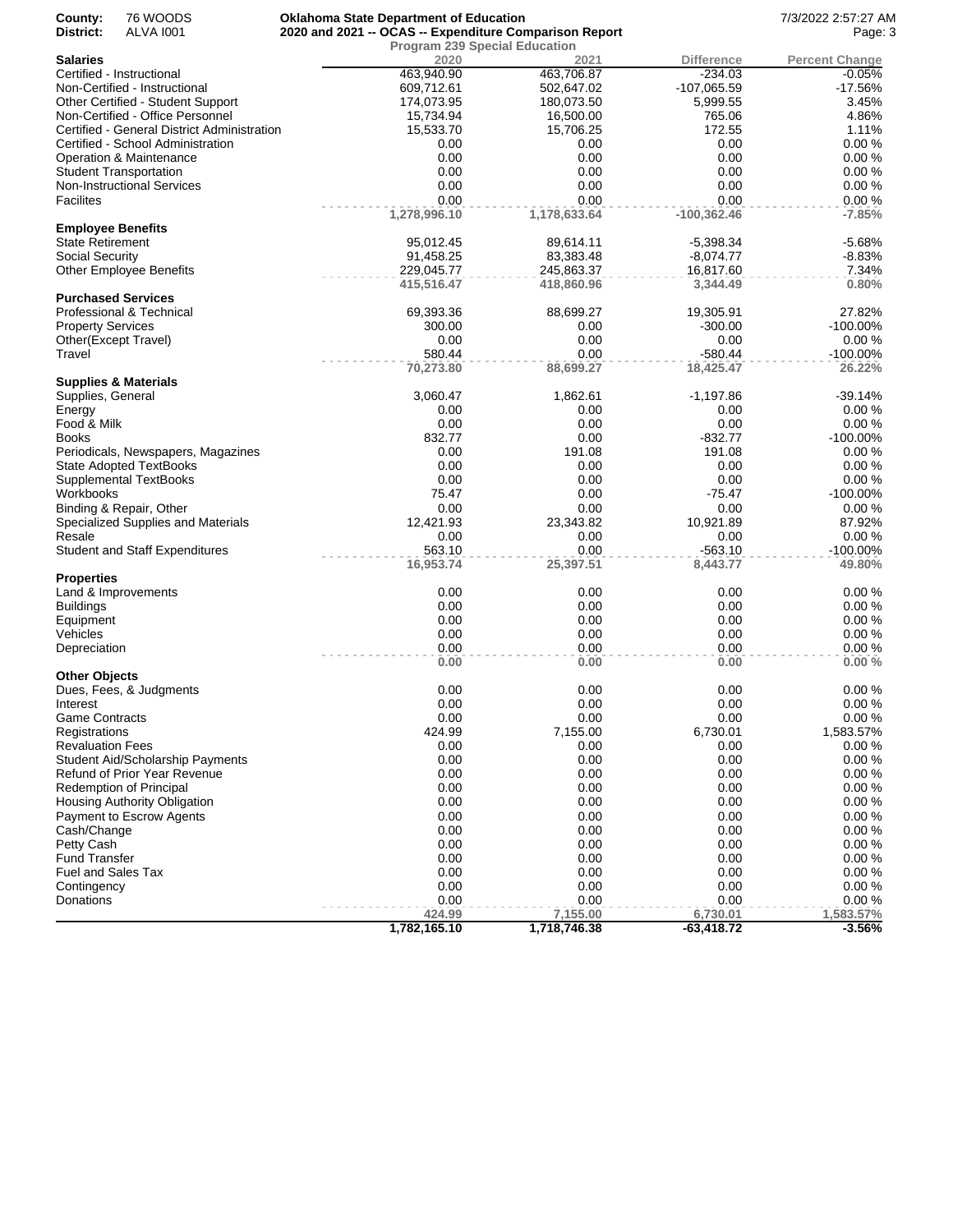| County:                  | 76 WOODS                                    | <b>Oklahoma State Department of Education</b>          |           |                   | 7/3/2022 2:57:27 AM   |
|--------------------------|---------------------------------------------|--------------------------------------------------------|-----------|-------------------|-----------------------|
| District:                | <b>ALVA 1001</b>                            | 2020 and 2021 -- OCAS -- Expenditure Comparison Report | Page: 4   |                   |                       |
| Salaries                 |                                             | Program 251, Gifted Program<br>2020                    | 2021      | <b>Difference</b> | <b>Percent Change</b> |
|                          | Certified - Instructional                   | 12,907.55                                              | 13,391.37 | 483.82            | 3.75%                 |
|                          | Non-Certified - Instructional               | 0.00                                                   | 0.00      | 0.00              | 0.00%                 |
|                          | Other Certified - Student Support           | 1,442.79                                               | 1,493.29  | 50.50             | 3.50%                 |
|                          | Non-Certified - Office Personnel            | 0.00                                                   | 0.00      | 0.00              | 0.00%                 |
|                          | Certified - General District Administration | 0.00                                                   | 0.00      | 0.00              | 0.00%                 |
|                          | Certified - School Administration           | 0.00                                                   | 0.00      | 0.00              | 0.00%                 |
|                          | Operation & Maintenance                     | 0.00                                                   | 0.00      | 0.00              | 0.00%                 |
|                          | <b>Student Transportation</b>               | 0.00                                                   | 0.00      | 0.00              | 0.00%                 |
|                          | <b>Non-Instructional Services</b>           | 0.00                                                   | 0.00      | 0.00              | 0.00%                 |
| Facilites                |                                             | 0.00                                                   | 0.00      | 0.00              | 0.00%                 |
|                          |                                             | 14,350.34                                              | 14,884.66 | 534.32            | 3.72%                 |
| <b>Employee Benefits</b> |                                             |                                                        |           |                   |                       |
| State Retirement         |                                             | 1,363.22                                               | 1,414.08  | 50.86             | 3.73%                 |
| Social Security          |                                             | 1,068.71                                               | 1,106.92  | 38.21             | 3.58%                 |
|                          | <b>Other Employee Benefits</b>              | 0.00                                                   | 41.45     | 41.45             | 0.00%                 |
|                          |                                             | 2,431.93                                               | 2,562.45  | 130.52            | 5.37%                 |
|                          | <b>Purchased Services</b>                   |                                                        |           |                   |                       |
|                          | Professional & Technical                    | 0.00                                                   | 0.00      | 0.00              | 0.00%                 |
| <b>Property Services</b> |                                             | 0.00                                                   | 0.00      | 0.00              | 0.00%                 |
|                          | Other(Except Travel)                        | 0.00                                                   | 0.00      | 0.00              | 0.00%                 |
| Travel                   |                                             | 0.00                                                   | 0.00      | 0.00              | 0.00%                 |
|                          | Supplies & Materials                        | 0.00                                                   | 0.00      | 0.00              | 0.00%                 |
| Supplies, General        |                                             | 0.00                                                   | 0.00      | 0.00              | 0.00%                 |
| Energy                   |                                             | 0.00                                                   | 0.00      | 0.00              | 0.00%                 |
| Food & Milk              |                                             | 0.00                                                   | 0.00      | 0.00              | 0.00%                 |
| Books                    |                                             | 0.00                                                   | 0.00      | 0.00              | 0.00%                 |
|                          | Periodicals, Newspapers, Magazines          | 0.00                                                   | 0.00      | 0.00              | 0.00%                 |
|                          | <b>State Adopted TextBooks</b>              | 0.00                                                   | 0.00      | 0.00              | 0.00%                 |
|                          | Supplemental TextBooks                      | 0.00                                                   | 0.00      | 0.00              | 0.00%                 |
| Workbooks                |                                             | 0.00                                                   | 0.00      | 0.00              | 0.00%                 |
|                          | Binding & Repair, Other                     | 0.00                                                   | 0.00      | 0.00              | 0.00%                 |
|                          | Specialized Supplies and Materials          | 0.00                                                   | 0.00      | 0.00              | 0.00%                 |
| Resale                   |                                             | 0.00                                                   | 0.00      | 0.00              | 0.00%                 |
|                          | <b>Student and Staff Expenditures</b>       | 0.00                                                   | 0.00      | 0.00              | 0.00%                 |
|                          |                                             | 0.00                                                   | 0.00      | 0.00              | 0.00%                 |
| <b>Properties</b>        |                                             |                                                        |           |                   |                       |
|                          | Land & Improvements                         | 0.00                                                   | 0.00      | 0.00              | 0.00%                 |
| Buildings                |                                             | 0.00                                                   | 0.00      | 0.00              | 0.00%                 |
| Equipment                |                                             | 0.00                                                   | 0.00      | 0.00              | 0.00%                 |
| Vehicles                 |                                             | 0.00                                                   | 0.00      | 0.00              | 0.00%                 |
| Depreciation             |                                             | 0.00                                                   | 0.00      | 0.00              | 0.00%                 |
| <b>Other Objects</b>     |                                             | 0.00                                                   | 0.00      | 0.00              | 0.00%                 |
|                          | Dues, Fees, & Judgments                     | 760.00                                                 | 0.00      | $-760.00$         | -100.00%              |
| Interest                 |                                             | 0.00                                                   | 0.00      | 0.00              | 0.00%                 |
| Game Contracts           |                                             | 0.00                                                   | 0.00      | 0.00              | 0.00%                 |
| Registrations            |                                             | 0.00                                                   | 0.00      | 0.00              | 0.00%                 |
| <b>Revaluation Fees</b>  |                                             | 0.00                                                   | 0.00      | 0.00              | 0.00%                 |
|                          | <b>Student Aid/Scholarship Payments</b>     | 0.00                                                   | 0.00      | 0.00              | 0.00%                 |
|                          | Refund of Prior Year Revenue                | 0.00                                                   | 0.00      | 0.00              | 0.00%                 |
|                          | <b>Redemption of Principal</b>              | 0.00                                                   | 0.00      | 0.00              | 0.00%                 |
|                          | <b>Housing Authority Obligation</b>         | 0.00                                                   | 0.00      | 0.00              | 0.00%                 |
|                          | Payment to Escrow Agents                    | 0.00                                                   | 0.00      | 0.00              | 0.00%                 |
| Cash/Change              |                                             | 0.00                                                   | 0.00      | 0.00              | 0.00%                 |
| Petty Cash               |                                             | 0.00                                                   | 0.00      | 0.00              | 0.00%                 |
| <b>Fund Transfer</b>     |                                             | 0.00                                                   | 0.00      | 0.00              | 0.00%                 |
| Fuel and Sales Tax       |                                             | 0.00                                                   | 0.00      | 0.00              | 0.00%                 |
| Contingency              |                                             | 0.00                                                   | 0.00      | 0.00              | 0.00%                 |
| Donations                |                                             | 0.00                                                   | 0.00      | 0.00              | 0.00%                 |
|                          |                                             | 760.00                                                 | 0.00      | $-760.00$         | $-100.00\%$           |
|                          |                                             | 17,542.27                                              | 17,447.11 | $-95.16$          | $-0.54%$              |
|                          |                                             |                                                        |           |                   |                       |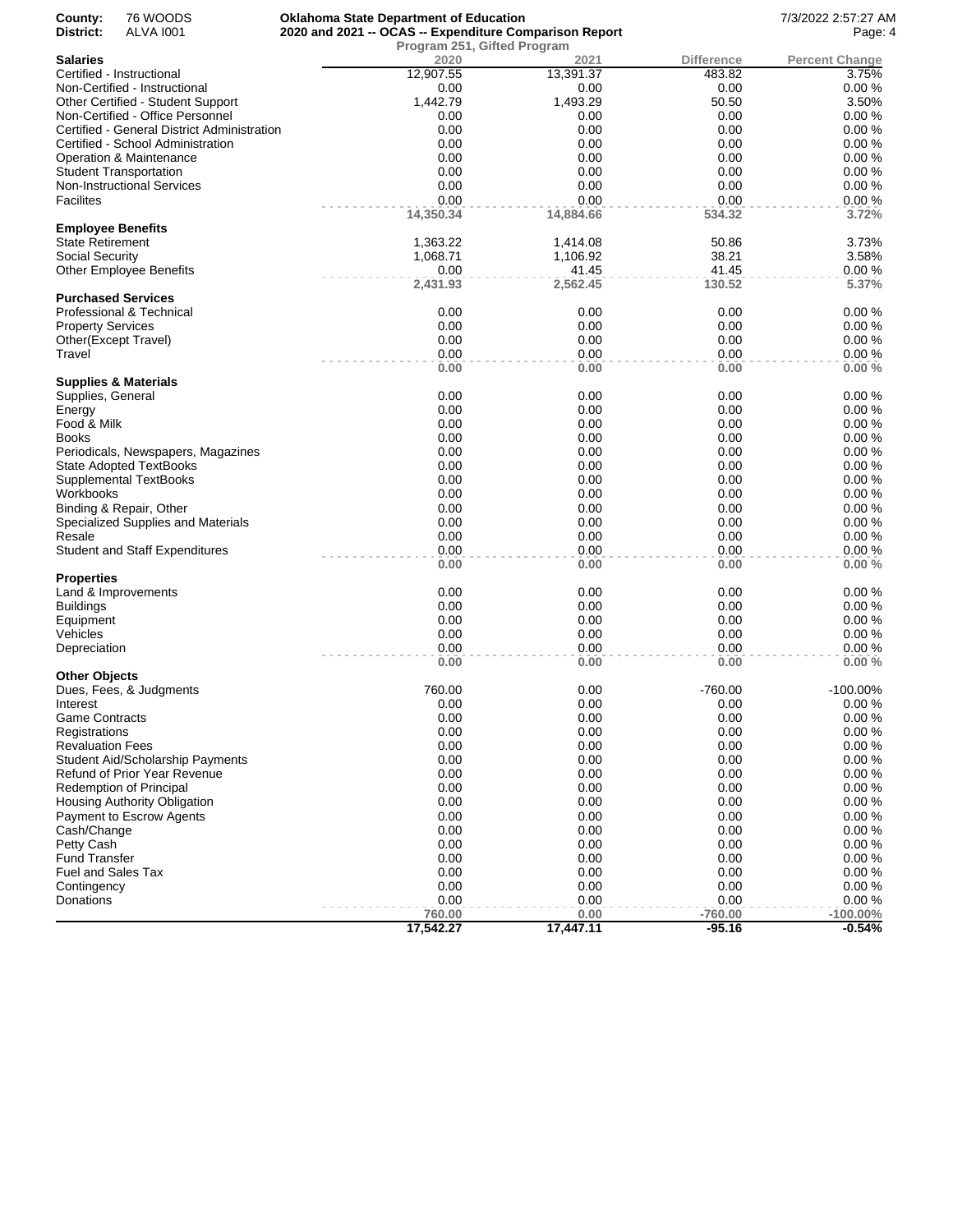| County:<br>District:      | 76 WOODS<br><b>ALVA 1001</b>                             | <b>Oklahoma State Department of Education</b><br>2020 and 2021 -- OCAS -- Expenditure Comparison Report |              |                   | 7/3/2022 2:57:27 AM<br>Page: 5 |
|---------------------------|----------------------------------------------------------|---------------------------------------------------------------------------------------------------------|--------------|-------------------|--------------------------------|
|                           |                                                          | <b>Program 252, Advanced Placement</b>                                                                  |              |                   |                                |
| <b>Salaries</b>           |                                                          | 2020                                                                                                    | 2021         | <b>Difference</b> | <b>Percent Change</b>          |
|                           | Certified - Instructional                                | 0.00                                                                                                    | 0.00         | 0.00              | 0.00%                          |
|                           | Non-Certified - Instructional                            | 0.00                                                                                                    | 0.00         | 0.00              | 0.00%                          |
|                           | Other Certified - Student Support                        | 0.00                                                                                                    | 0.00         | 0.00              | 0.00%                          |
|                           | Non-Certified - Office Personnel                         | 0.00                                                                                                    | 0.00         | 0.00              | 0.00%                          |
|                           | Certified - General District Administration              | 0.00<br>0.00                                                                                            | 0.00<br>0.00 | 0.00              | 0.00%<br>0.00%                 |
|                           | Certified - School Administration                        | 0.00                                                                                                    | 0.00         | 0.00<br>0.00      | 0.00%                          |
|                           | Operation & Maintenance<br><b>Student Transportation</b> | 0.00                                                                                                    | 0.00         | 0.00              | 0.00%                          |
|                           | <b>Non-Instructional Services</b>                        | 0.00                                                                                                    | 0.00         | 0.00              | 0.00%                          |
| <b>Facilites</b>          |                                                          | 0.00                                                                                                    | 0.00         | 0.00              | 0.00%                          |
|                           |                                                          | 0.00                                                                                                    | 0.00         | 0.00              | 0.00%                          |
| <b>Employee Benefits</b>  |                                                          |                                                                                                         |              |                   |                                |
| <b>State Retirement</b>   |                                                          | 0.00                                                                                                    | 0.00         | 0.00              | 0.00%                          |
| Social Security           |                                                          | 0.00                                                                                                    | 0.00         | 0.00              | 0.00%                          |
|                           | <b>Other Employee Benefits</b>                           | 0.00                                                                                                    | 0.00         | 0.00              | 0.00%                          |
|                           |                                                          | 0.00                                                                                                    | 0.00         | 0.00              | 0.00%                          |
|                           | <b>Purchased Services</b>                                |                                                                                                         |              |                   |                                |
|                           | Professional & Technical                                 | 0.00                                                                                                    | 0.00         | 0.00              | 0.00%                          |
| <b>Property Services</b>  |                                                          | 0.00                                                                                                    | 0.00         | 0.00              | 0.00%                          |
|                           | Other(Except Travel)                                     | 0.00                                                                                                    | 0.00         | 0.00              | 0.00%                          |
| Travel                    |                                                          | 0.00<br>0.00                                                                                            | 0.00<br>0.00 | 0.00<br>0.00      | 0.00%<br>0.00%                 |
|                           | <b>Supplies &amp; Materials</b>                          |                                                                                                         |              |                   |                                |
| Supplies, General         |                                                          | 0.00                                                                                                    | 0.00         | 0.00              | 0.00%                          |
| Energy                    |                                                          | 0.00                                                                                                    | 0.00         | 0.00              | 0.00%                          |
| Food & Milk               |                                                          | 0.00                                                                                                    | 0.00         | 0.00              | 0.00%                          |
| Books                     |                                                          | 0.00                                                                                                    | 0.00         | 0.00              | 0.00%                          |
|                           | Periodicals, Newspapers, Magazines                       | 0.00                                                                                                    | 0.00         | 0.00              | 0.00%                          |
|                           | <b>State Adopted TextBooks</b>                           | 0.00                                                                                                    | 0.00         | 0.00              | 0.00%                          |
|                           | Supplemental TextBooks                                   | 0.00                                                                                                    | 0.00         | 0.00              | 0.00%                          |
| Workbooks                 |                                                          | 0.00                                                                                                    | 0.00         | 0.00              | 0.00%                          |
|                           | Binding & Repair, Other                                  | 0.00                                                                                                    | 0.00         | 0.00              | 0.00%                          |
|                           | Specialized Supplies and Materials                       | 0.00                                                                                                    | 0.00         | 0.00              | 0.00%                          |
| Resale                    |                                                          | 0.00                                                                                                    | 0.00         | 0.00              | 0.00%                          |
|                           | <b>Student and Staff Expenditures</b>                    | 0.00                                                                                                    | 0.00         | 0.00              | 0.00%                          |
|                           |                                                          | 0.00                                                                                                    | 0.00         | 0.00              | 0.00%                          |
| Properties                |                                                          |                                                                                                         |              |                   |                                |
|                           | Land & Improvements                                      | 0.00                                                                                                    | 0.00         | 0.00              | 0.00%                          |
| <b>Buildings</b>          |                                                          | 0.00<br>0.00                                                                                            | 0.00         | 0.00              | 0.00%<br>0.00%                 |
| Equipment<br>Vehicles     |                                                          | 0.00                                                                                                    | 0.00<br>0.00 | 0.00<br>0.00      | 0.00%                          |
| Depreciation              |                                                          | 0.00                                                                                                    | 0.00         | 0.00              | 0.00%                          |
|                           |                                                          | 0.00                                                                                                    | 0.00         | 0.00              | 0.00%                          |
| Other Objects             |                                                          |                                                                                                         |              |                   |                                |
|                           | Dues, Fees, & Judgments                                  | 0.00                                                                                                    | 0.00         | 0.00              | 0.00%                          |
| Interest                  |                                                          | 0.00                                                                                                    | 0.00         | 0.00              | 0.00%                          |
| Game Contracts            |                                                          | 0.00                                                                                                    | 0.00         | 0.00              | 0.00%                          |
| Registrations             |                                                          | 0.00                                                                                                    | 0.00         | 0.00              | 0.00%                          |
| <b>Revaluation Fees</b>   |                                                          | 0.00                                                                                                    | 0.00         | 0.00              | 0.00%                          |
|                           | <b>Student Aid/Scholarship Payments</b>                  | 0.00                                                                                                    | 0.00         | 0.00              | 0.00%                          |
|                           | Refund of Prior Year Revenue                             | 0.00                                                                                                    | 0.00         | 0.00              | 0.00%                          |
|                           | Redemption of Principal                                  | 0.00                                                                                                    | 0.00         | 0.00              | 0.00%                          |
|                           | Housing Authority Obligation                             | 0.00                                                                                                    | 0.00         | 0.00              | 0.00%                          |
|                           | Payment to Escrow Agents                                 | 0.00                                                                                                    | 0.00         | 0.00              | 0.00%                          |
| Cash/Change               |                                                          | 0.00                                                                                                    | 0.00         | 0.00              | 0.00%                          |
| Petty Cash                |                                                          | 0.00                                                                                                    | 0.00         | 0.00              | 0.00%                          |
| <b>Fund Transfer</b>      |                                                          | 0.00                                                                                                    | 0.00         | 0.00              | 0.00%                          |
| <b>Fuel and Sales Tax</b> |                                                          | 0.00                                                                                                    | 0.00         | 0.00              | 0.00%                          |
| Contingency               |                                                          | 0.00                                                                                                    | 0.00         | 0.00              | 0.00%                          |
| Donations                 |                                                          | 0.00                                                                                                    | 0.00         | 0.00              | 0.00%                          |
|                           |                                                          | 0.00                                                                                                    | 0.00         | 0.00              | 0.00%                          |
|                           |                                                          | 0.00                                                                                                    | 0.00         | 0.00              | 0.00%                          |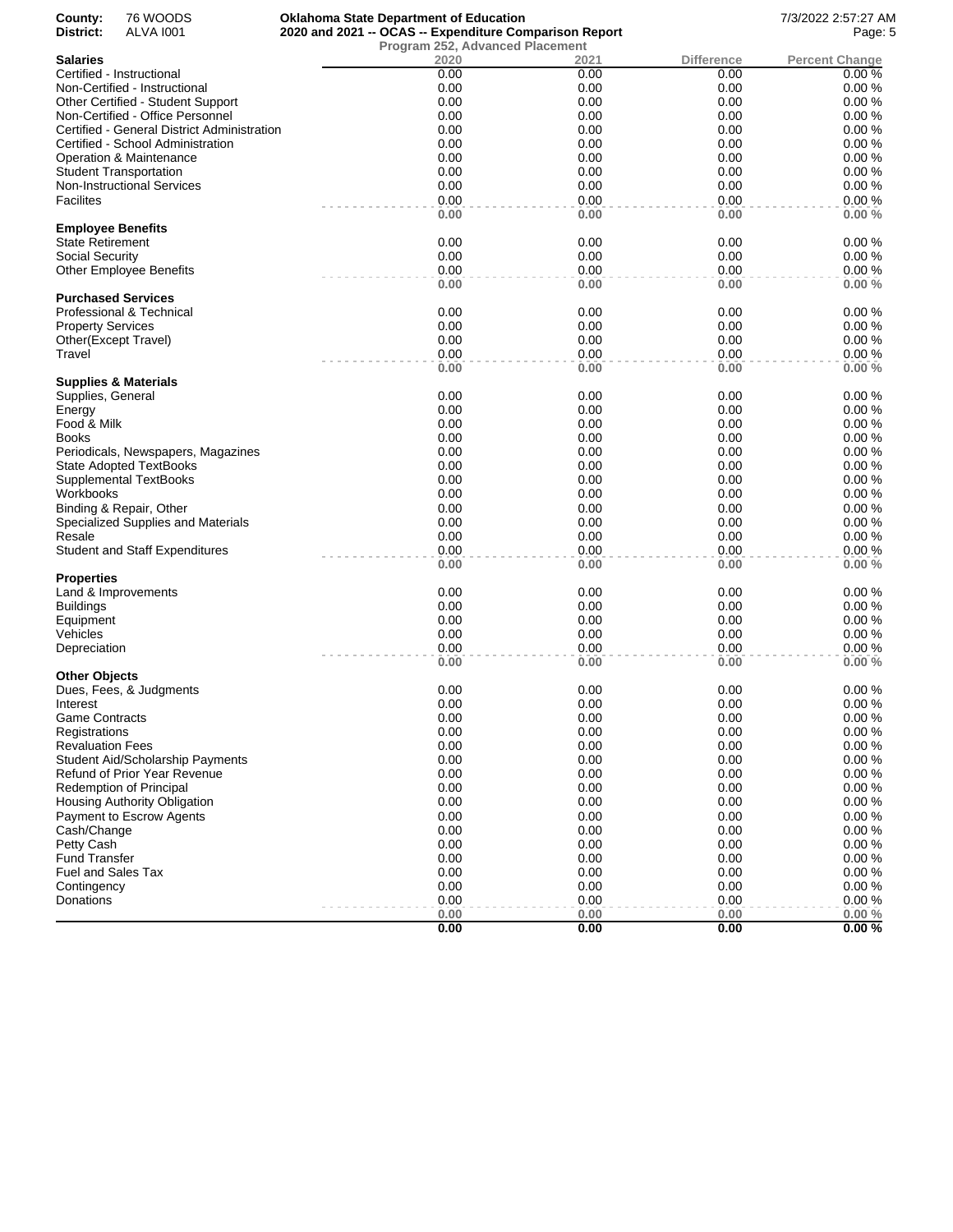| County:                  | 76 WOODS                                    | <b>Oklahoma State Department of Education</b>          |            |              | 7/3/2022 2:57:27 AM   |
|--------------------------|---------------------------------------------|--------------------------------------------------------|------------|--------------|-----------------------|
| District:                | <b>ALVA 1001</b>                            | 2020 and 2021 -- OCAS -- Expenditure Comparison Report | Page: 6    |              |                       |
|                          |                                             | <b>Program 300 Vocational Education</b>                |            |              |                       |
| Salaries                 |                                             | 2020                                                   | 2021       | Difference   | <b>Percent Change</b> |
|                          | Certified - Instructional                   | 285,170.25                                             | 284,680.34 | -489.91      | $-0.17%$              |
|                          | Non-Certified - Instructional               | 764.64                                                 | 111.15     | $-653.49$    | -85.46%               |
|                          | Other Certified - Student Support           | 0.00                                                   | 0.00       | 0.00         | 0.00%                 |
|                          | Non-Certified - Office Personnel            | 0.00                                                   | 0.00       | 0.00         | 0.00%                 |
|                          | Certified - General District Administration | 0.00                                                   | 0.00       | 0.00         | 0.00%                 |
|                          | Certified - School Administration           | 0.00                                                   | 0.00       | 0.00         | 0.00%                 |
|                          | Operation & Maintenance                     | 0.00                                                   | 0.00       | 0.00         | 0.00%                 |
|                          | <b>Student Transportation</b>               | 0.00                                                   | 0.00       | 0.00         | 0.00%                 |
|                          | <b>Non-Instructional Services</b>           | 0.00                                                   | 0.00       | 0.00         | 0.00%                 |
| Facilites                |                                             | 0.00                                                   | 0.00       | 0.00         | 0.00%                 |
|                          |                                             | 285,934.89                                             | 284,791.49 | $-1,143.40$  | $-0.40%$              |
| <b>Employee Benefits</b> |                                             |                                                        |            |              |                       |
| State Retirement         |                                             | 27,174.60                                              | 27,068.15  | -106.45      | $-0.39%$              |
| Social Security          |                                             | 21,495.73                                              | 21,341.34  | -154.39      | $-0.72%$              |
|                          | <b>Other Employee Benefits</b>              | 36,969.27                                              | 37,745.73  | 776.46       | 2.10%                 |
|                          |                                             | 85,639.60                                              | 86,155.22  | 515.62       | 0.60%                 |
|                          | <b>Purchased Services</b>                   |                                                        |            |              |                       |
|                          | Professional & Technical                    | 0.00                                                   | 0.00       | 0.00         | 0.00%                 |
| <b>Property Services</b> |                                             | 5,649.54                                               | 8,812.91   | 3,163.37     | 55.99%                |
|                          | Other(Except Travel)                        | 0.00                                                   | 605.00     | 605.00       | 0.00%                 |
| Travel                   |                                             | 7,074.04                                               | 4,427.05   | $-2,646.99$  | $-37.42%$             |
|                          |                                             | 12,723.58                                              | 13,844.96  | 1,121.38     | 8.81%                 |
|                          | Supplies & Materials                        |                                                        |            |              |                       |
| Supplies, General        |                                             | 15,346.25                                              | 8,760.91   | -6,585.34    | -42.91%               |
| Energy                   |                                             | 4,619.64                                               | 5,852.50   | 1,232.86     | 26.69%                |
| Food & Milk              |                                             | 0.00                                                   | 0.00       | 0.00         | 0.00%                 |
| Books                    |                                             | 2,908.80                                               | 0.00       | $-2,908.80$  | -100.00%              |
|                          | Periodicals, Newspapers, Magazines          | 0.00                                                   | 0.00       | 0.00         | 0.00%                 |
|                          | <b>State Adopted TextBooks</b>              | 0.00                                                   | 0.00       | 0.00         | 0.00%                 |
|                          | Supplemental TextBooks                      | 200.00                                                 | 0.00       | $-200.00$    | -100.00%              |
| Workbooks                |                                             | 0.00                                                   | 0.00       | 0.00         | 0.00%                 |
|                          | Binding & Repair, Other                     | 0.00                                                   | 0.00       | 0.00         | 0.00%                 |
|                          | Specialized Supplies and Materials          | 23,738.22                                              | 5,635.69   | -18,102.53   | $-76.26%$             |
| Resale                   |                                             | 0.00                                                   | 0.00       | 0.00         | 0.00%                 |
|                          | <b>Student and Staff Expenditures</b>       | 1,217.44                                               | 10,616.25  | 9,398.81     | 772.01%               |
|                          |                                             | 48,030.35                                              | 30,865.35  | $-17,165.00$ | $-35.74%$             |
| Properties               |                                             |                                                        |            |              |                       |
|                          | Land & Improvements                         | 0.00                                                   | 0.00       | 0.00         | 0.00%                 |
| Buildings                |                                             | 0.00                                                   | 0.00       | 0.00         | 0.00%                 |
| Equipment                |                                             | 0.00                                                   | 0.00       | 0.00         | 0.00%                 |
| Vehicles                 |                                             | 0.00                                                   | 0.00       | 0.00         | 0.00%                 |
| Depreciation             |                                             | 0.00                                                   | 0.00       | 0.00         | 0.00%                 |
|                          |                                             | 0.00                                                   | 0.00       | 0.00         | 0.00%                 |
| Other Objects            |                                             |                                                        |            |              |                       |
|                          | Dues, Fees, & Judgments                     | 1,750.24                                               | 1,758.00   | 7.76         | 0.44%                 |
| Interest                 |                                             | 0.00                                                   | 0.00       | 0.00         | 0.00%                 |
| Game Contracts           |                                             | 0.00                                                   | 0.00       | 0.00         | 0.00%                 |
| Registrations            |                                             | 0.00                                                   | 225.00     | 225.00       | 0.00%                 |
| <b>Revaluation Fees</b>  |                                             | 0.00                                                   | 0.00       | 0.00         | 0.00%                 |
|                          | <b>Student Aid/Scholarship Payments</b>     | 0.00                                                   | 0.00       | 0.00         | 0.00%                 |
|                          | Refund of Prior Year Revenue                | 0.00                                                   | 0.00       | 0.00         | 0.00%                 |
|                          |                                             |                                                        |            |              |                       |
|                          | <b>Redemption of Principal</b>              | 0.00                                                   | 0.00       | 0.00         | 0.00%                 |
|                          | <b>Housing Authority Obligation</b>         | 0.00                                                   | 0.00       | 0.00         | 0.00%                 |
|                          | Payment to Escrow Agents                    | 0.00                                                   | 0.00       | 0.00         | 0.00%                 |
| Cash/Change              |                                             | 0.00                                                   | 0.00       | 0.00         | 0.00%                 |
| Petty Cash               |                                             | 0.00                                                   | 0.00       | 0.00         | 0.00%                 |
| <b>Fund Transfer</b>     |                                             | 0.00                                                   | 0.00       | 0.00         | 0.00%                 |
| Fuel and Sales Tax       |                                             | 0.00                                                   | 0.00       | 0.00         | 0.00%                 |
| Contingency              |                                             | 0.00                                                   | 0.00       | 0.00         | 0.00%                 |
| Donations                |                                             | 0.00                                                   | 0.00       | 0.00         | 0.00%                 |
|                          |                                             | 1,750.24                                               | 1,983.00   | 232.76       | 13.30%                |
|                          |                                             | 434,078.66                                             | 417,640.02 | $-16,438.64$ | $-3.79%$              |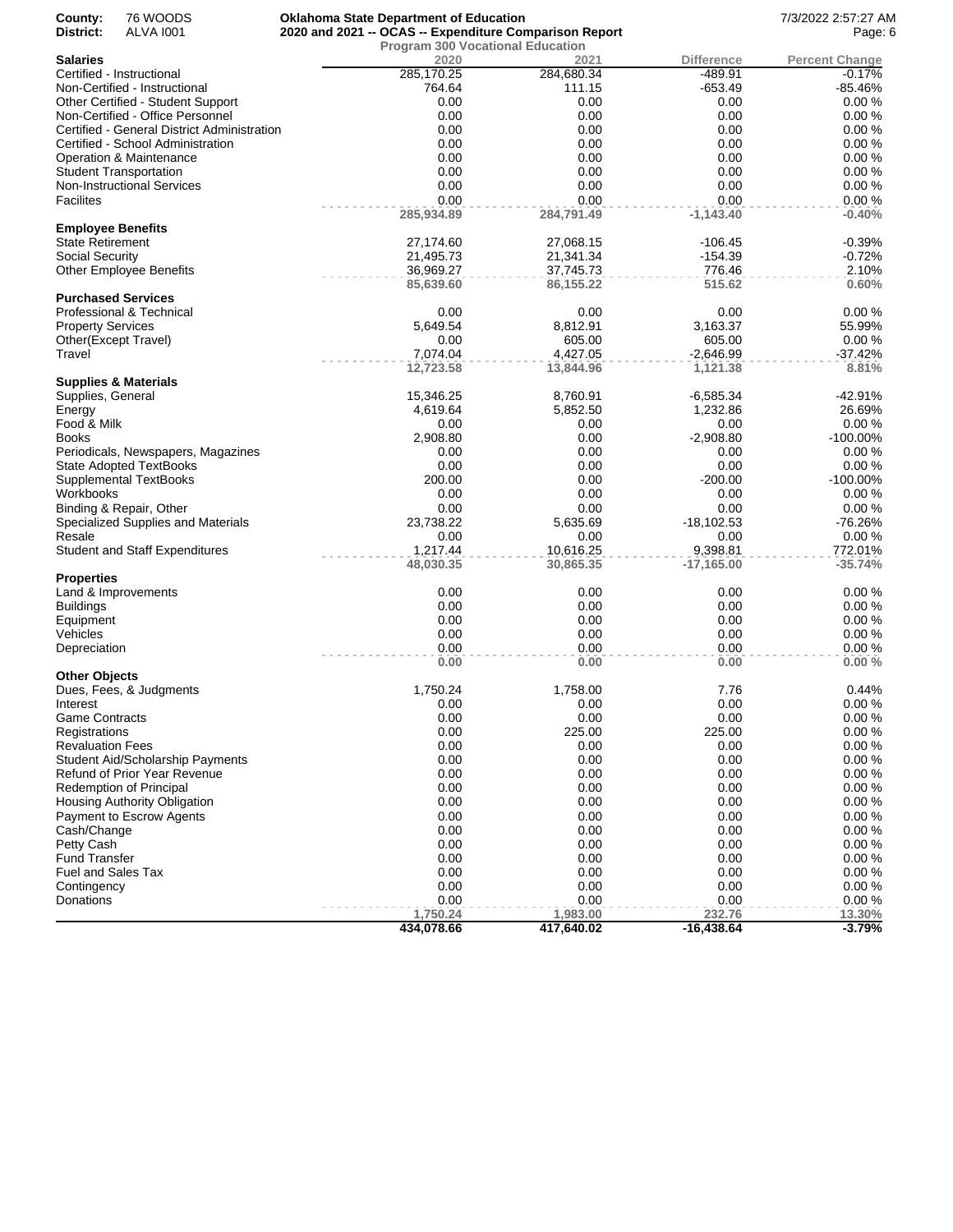| County:                  | 76 WOODS                                    | <b>Oklahoma State Department of Education</b>          |            |                   | 7/3/2022 2:57:27 AM   |
|--------------------------|---------------------------------------------|--------------------------------------------------------|------------|-------------------|-----------------------|
| District:                | <b>ALVA 1001</b>                            | 2020 and 2021 -- OCAS -- Expenditure Comparison Report | Page: 7    |                   |                       |
|                          |                                             | Program 400, Except 430, Special Needs                 |            |                   |                       |
| Salaries                 |                                             | 2020                                                   | 2021       | <b>Difference</b> | <b>Percent Change</b> |
|                          | Certified - Instructional                   | 184,120.52                                             | 190,471.07 | 6,350.55          | 3.45%                 |
|                          | Non-Certified - Instructional               | 0.00                                                   | 0.00       | 0.00              | 0.00%                 |
|                          | Other Certified - Student Support           | 0.00                                                   | 0.00       | 0.00              | 0.00%                 |
|                          | Non-Certified - Office Personnel            | 0.00                                                   | 0.00       | 0.00              | 0.00%                 |
|                          | Certified - General District Administration | 1,071.23                                               | 1,108.72   | 37.49             | 3.50%                 |
|                          | Certified - School Administration           | 0.00                                                   | 0.00       | 0.00              | 0.00%                 |
|                          | Operation & Maintenance                     | 0.00                                                   | 0.00       | 0.00              | 0.00%                 |
|                          | <b>Student Transportation</b>               | 0.00                                                   | 0.00       | 0.00              | 0.00%                 |
|                          | Non-Instructional Services                  | 0.00                                                   | 0.00       | 0.00              | 0.00%                 |
| Facilites                |                                             | 0.00                                                   | 0.00       | 0.00              | 0.00%                 |
|                          |                                             | 185, 191.75                                            | 191,579.79 | 6,388.04          | 3.45%                 |
| Employee Benefits        |                                             |                                                        |            |                   |                       |
| State Retirement         |                                             | 25,695.00                                              | 27,372.45  | 1,677.45          | 6.53%                 |
| Social Security          |                                             | 13,854.65                                              | 14,339.29  | 484.64            | 3.50%                 |
|                          | <b>Other Employee Benefits</b>              | 14,982.41                                              | 15,298.16  | 315.75            | 2.11%                 |
|                          |                                             | 54,532.06                                              | 57,009.90  | 2,477.84          | 4.54%                 |
|                          | <b>Purchased Services</b>                   |                                                        |            |                   |                       |
|                          | Professional & Technical                    | 8,200.00                                               | 20,000.00  | 11,800.00         | 143.90%               |
| <b>Property Services</b> |                                             | 0.00                                                   | 0.00       | 0.00              | 0.00%                 |
| Other(Except Travel)     |                                             | 0.00                                                   | 0.00       | 0.00              | 0.00%                 |
| Travel                   |                                             | 0.00                                                   | 0.00       | 0.00              | 0.00%                 |
|                          |                                             |                                                        |            | 11,800.00         | 143.90%               |
|                          |                                             | 8,200.00                                               | 20,000.00  |                   |                       |
|                          | Supplies & Materials                        |                                                        | 242.10     |                   |                       |
| Supplies, General        |                                             | 13,006.35                                              |            | -12,764.25        | $-98.14%$             |
| Energy                   |                                             | 0.00                                                   | 0.00       | 0.00              | 0.00%                 |
| Food & Milk              |                                             | 0.00                                                   | 0.00       | 0.00              | 0.00%                 |
| Books                    |                                             | 1,767.01                                               | 3,791.99   | 2,024.98          | 114.60%               |
|                          | Periodicals, Newspapers, Magazines          | 1,216.76                                               | 747.00     | -469.76           | $-38.61%$             |
|                          | <b>State Adopted TextBooks</b>              | 0.00                                                   | 0.00       | 0.00              | 0.00%                 |
|                          | Supplemental TextBooks                      | 1,200.00                                               | 0.00       | $-1,200.00$       | $-100.00\%$           |
| Workbooks                |                                             | 0.00                                                   | 0.00       | 0.00              | 0.00%                 |
|                          | Binding & Repair, Other                     | 0.00                                                   | 0.00       | 0.00              | 0.00%                 |
|                          | Specialized Supplies and Materials          | 2,732.31                                               | 6,264.34   | 3,532.03          | 129.27%               |
| Resale                   |                                             | 0.00                                                   | 0.00       | 0.00              | 0.00%                 |
|                          | <b>Student and Staff Expenditures</b>       | 152.35                                                 | 2,710.40   | 2,558.05          | 1,679.06%             |
|                          |                                             | 20,074.78                                              | 13,755.83  | $-6,318.95$       | $-31.48%$             |
| <b>Properties</b>        |                                             |                                                        |            |                   |                       |
|                          | Land & Improvements                         | 0.00                                                   | 0.00       | 0.00              | 0.00%                 |
| Buildings                |                                             | 0.00                                                   | 0.00       | 0.00              | 0.00%                 |
| Equipment                |                                             | 0.00                                                   | 5,125.00   | 5,125.00          | 0.00%                 |
| Vehicles                 |                                             | 0.00                                                   | 0.00       | 0.00              | 0.00%                 |
| Depreciation             |                                             | 0.00                                                   | 0.00       | 0.00              | 0.00%                 |
|                          |                                             | 0.00                                                   | 5,125.00   | 5,125.00          | 0.00%                 |
| Other Objects            |                                             |                                                        |            |                   |                       |
|                          | Dues, Fees, & Judgments                     | 0.00                                                   | 0.00       | 0.00              | 0.00%                 |
| Interest                 |                                             | 0.00                                                   | 0.00       | 0.00              | 0.00%                 |
| Game Contracts           |                                             | 0.00                                                   | 0.00       | 0.00              | 0.00%                 |
|                          |                                             | 0.00                                                   | 0.00       | 0.00              | 0.00%                 |
| Registrations            |                                             |                                                        |            |                   |                       |
| <b>Revaluation Fees</b>  |                                             | 0.00                                                   | 0.00       | 0.00              | 0.00%                 |
|                          | Student Aid/Scholarship Payments            | 0.00                                                   | 0.00       | 0.00              | 0.00%                 |
|                          | Refund of Prior Year Revenue                | 0.00                                                   | 0.00       | 0.00              | 0.00%                 |
|                          | Redemption of Principal                     | 0.00                                                   | 0.00       | 0.00              | 0.00%                 |
|                          | Housing Authority Obligation                | 0.00                                                   | 0.00       | 0.00              | 0.00%                 |
|                          | Payment to Escrow Agents                    | 0.00                                                   | 0.00       | 0.00              | 0.00%                 |
| Cash/Change              |                                             | 0.00                                                   | 0.00       | 0.00              | 0.00%                 |
| Petty Cash               |                                             | 0.00                                                   | 0.00       | 0.00              | 0.00%                 |
| <b>Fund Transfer</b>     |                                             | 0.00                                                   | 0.00       | 0.00              | 0.00%                 |
| Fuel and Sales Tax       |                                             | 0.00                                                   | 0.00       | 0.00              | 0.00%                 |
| Contingency              |                                             | 0.00                                                   | 0.00       | 0.00              | 0.00%                 |
| Donations                |                                             | 0.00                                                   | 0.00       | 0.00              | 0.00%                 |
|                          |                                             | 0.00                                                   | 0.00       | 0.00              | 0.00%                 |
|                          |                                             | 267,998.59                                             | 287,470.52 | 19,471.93         | 7.27%                 |
|                          |                                             |                                                        |            |                   |                       |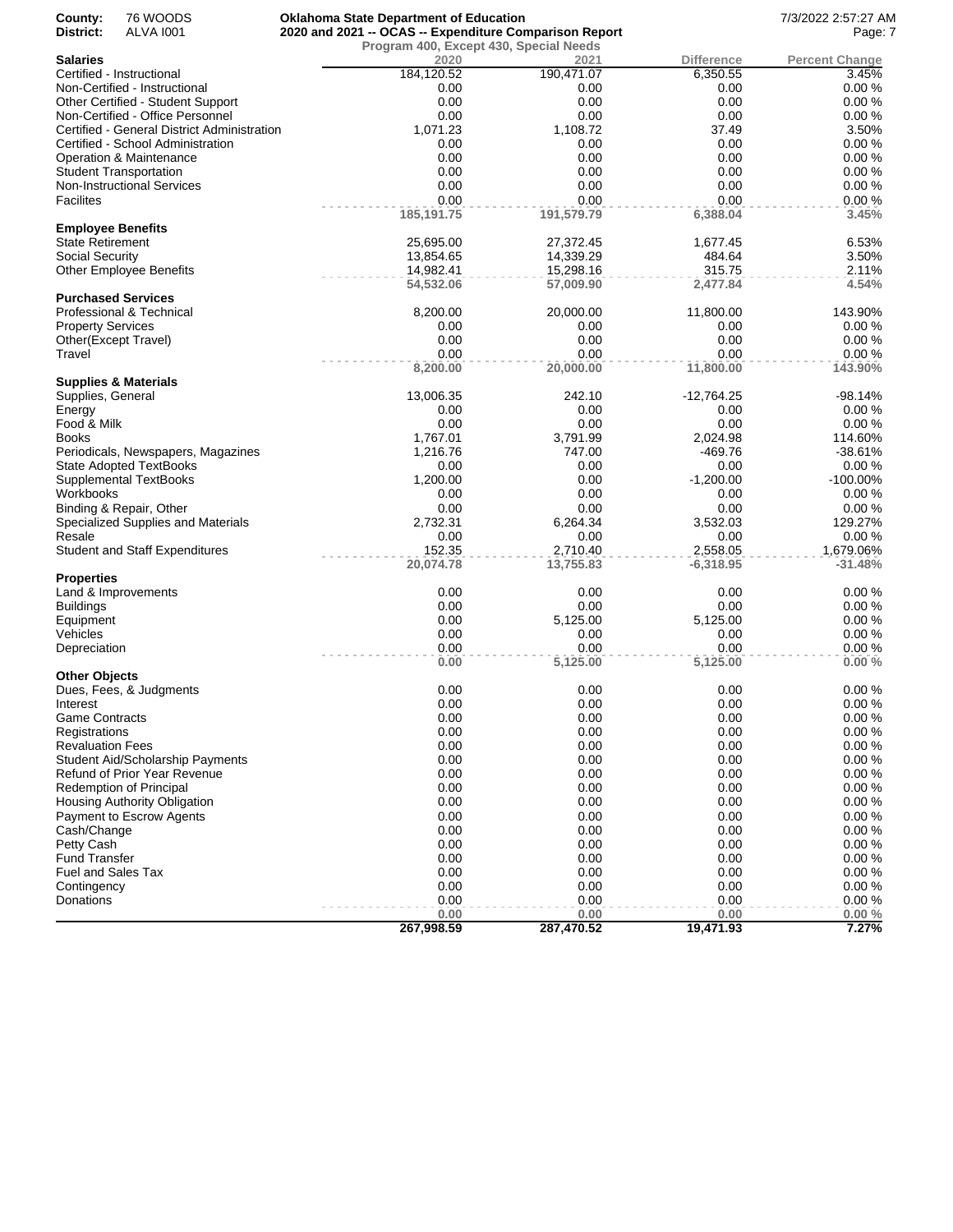| County:                  | 76 WOODS                                                 | <b>Oklahoma State Department of Education</b>          |                      |                    | 7/3/2022 2:57:27 AM   |
|--------------------------|----------------------------------------------------------|--------------------------------------------------------|----------------------|--------------------|-----------------------|
| District:                | <b>ALVA 1001</b>                                         | 2020 and 2021 -- OCAS -- Expenditure Comparison Report | Page: 8              |                    |                       |
|                          |                                                          | Program 430, Alternative Education                     |                      |                    |                       |
| Salaries                 |                                                          | 2020                                                   | 2021                 | <b>Difference</b>  | <b>Percent Change</b> |
|                          | Certified - Instructional                                | 55,082.55                                              | 78,728.76            | 23,646.21          | 42.93%                |
|                          | Non-Certified - Instructional                            | 52.65                                                  | 0.00                 | $-52.65$           | $-100.00\%$           |
|                          | Other Certified - Student Support                        | 0.00                                                   | 0.00                 | 0.00               | 0.00%                 |
|                          | Non-Certified - Office Personnel                         | 0.00                                                   | 0.00                 | 0.00               | 0.00%                 |
|                          | Certified - General District Administration              | 1,358.96                                               | 1,406.52             | 47.56              | 3.50%                 |
|                          | Certified - School Administration                        | 0.00                                                   | 0.00                 | 0.00               | 0.00%                 |
|                          | Operation & Maintenance                                  | 0.00                                                   | 0.00                 | 0.00               | 0.00%                 |
|                          | <b>Student Transportation</b>                            | 0.00                                                   | 0.00                 | 0.00               | 0.00%                 |
|                          | <b>Non-Instructional Services</b>                        | 0.00                                                   | 0.00                 | 0.00               | 0.00%                 |
| Facilites                |                                                          | 0.00                                                   | 0.00                 | 0.00               | 0.00%                 |
| <b>Employee Benefits</b> |                                                          | 56,494.16                                              | 80,135.28            | 23,641.12          | 41.85%                |
| State Retirement         |                                                          |                                                        | 7,612.83             | 2,250.97           | 41.98%                |
|                          |                                                          | 5,361.86                                               |                      |                    | 40.24%                |
| Social Security          | <b>Other Employee Benefits</b>                           | 4,340.88<br>7,422.10                                   | 6,087.78<br>7,613.94 | 1,746.90<br>191.84 | 2.58%                 |
|                          |                                                          | 17,124.84                                              | 21,314.55            | 4,189.71           | 24.47%                |
|                          | <b>Purchased Services</b>                                |                                                        |                      |                    |                       |
|                          | Professional & Technical                                 | 0.00                                                   | 0.00                 | 0.00               | 0.00%                 |
| <b>Property Services</b> |                                                          | 0.00                                                   | 0.00                 | 0.00               | 0.00%                 |
|                          | Other(Except Travel)                                     | 0.00                                                   | 0.00                 | 0.00               | 0.00%                 |
| Travel                   |                                                          | 0.00                                                   | 0.00                 | 0.00               | 0.00%                 |
|                          |                                                          | 0.00                                                   | 0.00                 | 0.00               | 0.00%                 |
|                          | Supplies & Materials                                     |                                                        |                      |                    |                       |
| Supplies, General        |                                                          | 0.00                                                   | 0.00                 | 0.00               | 0.00%                 |
| Energy                   |                                                          | 0.00                                                   | 0.00                 | 0.00               | 0.00%                 |
| Food & Milk              |                                                          | 0.00                                                   | 0.00                 | 0.00               | 0.00%                 |
| Books                    |                                                          | 0.00                                                   | 0.00                 | 0.00               | 0.00%                 |
|                          | Periodicals, Newspapers, Magazines                       | 0.00                                                   | 0.00                 | 0.00               | 0.00%                 |
|                          | <b>State Adopted TextBooks</b>                           | 0.00                                                   | 0.00                 | 0.00               | 0.00%                 |
|                          | Supplemental TextBooks                                   | 0.00                                                   | 0.00                 | 0.00               | 0.00%                 |
| Workbooks                |                                                          | 0.00                                                   | 0.00                 | 0.00               | 0.00%                 |
|                          | Binding & Repair, Other                                  | 0.00                                                   | 0.00                 | 0.00               | 0.00%                 |
|                          | Specialized Supplies and Materials                       | 5,300.00                                               | 10,219.37            | 4,919.37           | 92.82%                |
| Resale                   |                                                          | 0.00                                                   | 0.00                 | 0.00               | 0.00%                 |
|                          | <b>Student and Staff Expenditures</b>                    | 0.00                                                   | 0.00                 | 0.00               | 0.00%                 |
|                          |                                                          | 5,300.00                                               | 10,219.37            | 4,919.37           | 92.82%                |
| Properties               |                                                          |                                                        |                      |                    |                       |
|                          | Land & Improvements                                      | 0.00                                                   | 0.00                 | 0.00               | 0.00%                 |
| Buildings                |                                                          | 0.00                                                   | 0.00                 | 0.00               | 0.00%                 |
| Equipment                |                                                          | 0.00                                                   | 0.00                 | 0.00               | 0.00%                 |
| Vehicles                 |                                                          | 0.00                                                   | 0.00                 | 0.00               | 0.00%                 |
| Depreciation             |                                                          | 0.00                                                   | 0.00                 | 0.00               | 0.00%                 |
|                          |                                                          | 0.00                                                   | 0.00                 | 0.00               | 0.00%                 |
| Other Objects            |                                                          |                                                        |                      |                    |                       |
|                          | Dues, Fees, & Judgments                                  | 0.00                                                   | 0.00                 | 0.00               | 0.00%                 |
| Interest                 |                                                          | 0.00                                                   | 0.00                 | 0.00               | 0.00%                 |
| <b>Game Contracts</b>    |                                                          | 0.00                                                   | 0.00                 | 0.00               | 0.00%                 |
| Registrations            |                                                          | 0.00                                                   | 0.00                 | 0.00<br>0.00       | 0.00%                 |
| <b>Revaluation Fees</b>  |                                                          | 0.00                                                   | 0.00                 |                    | 0.00%                 |
|                          | Student Aid/Scholarship Payments                         | 0.00                                                   | 0.00                 | 0.00               | 0.00%                 |
|                          | Refund of Prior Year Revenue                             | 0.00                                                   | 0.00                 | 0.00               | 0.00%                 |
|                          | Redemption of Principal                                  | 0.00<br>0.00                                           | 0.00<br>0.00         | 0.00<br>0.00       | 0.00%<br>0.00%        |
|                          | Housing Authority Obligation<br>Payment to Escrow Agents |                                                        |                      |                    | 0.00%                 |
|                          |                                                          | 0.00                                                   | 0.00                 | 0.00               |                       |
| Cash/Change              |                                                          | 0.00                                                   | 0.00                 | 0.00               | 0.00%                 |
| Petty Cash               |                                                          | 0.00                                                   | 0.00                 | 0.00               | 0.00%                 |
| Fund Transfer            |                                                          | 0.00                                                   | 0.00                 | 0.00               | 0.00%                 |
| Fuel and Sales Tax       |                                                          | 0.00                                                   | 0.00                 | 0.00               | 0.00%                 |
| Contingency              |                                                          | 0.00                                                   | 0.00                 | 0.00               | 0.00%                 |
| Donations                |                                                          | 0.00                                                   | 0.00<br>0.00         | 0.00<br>0.00       | 0.00%                 |
|                          |                                                          | 0.00<br>78,919.00                                      | 111,669.20           | 32,750.20          | 0.00%<br>41.50%       |
|                          |                                                          |                                                        |                      |                    |                       |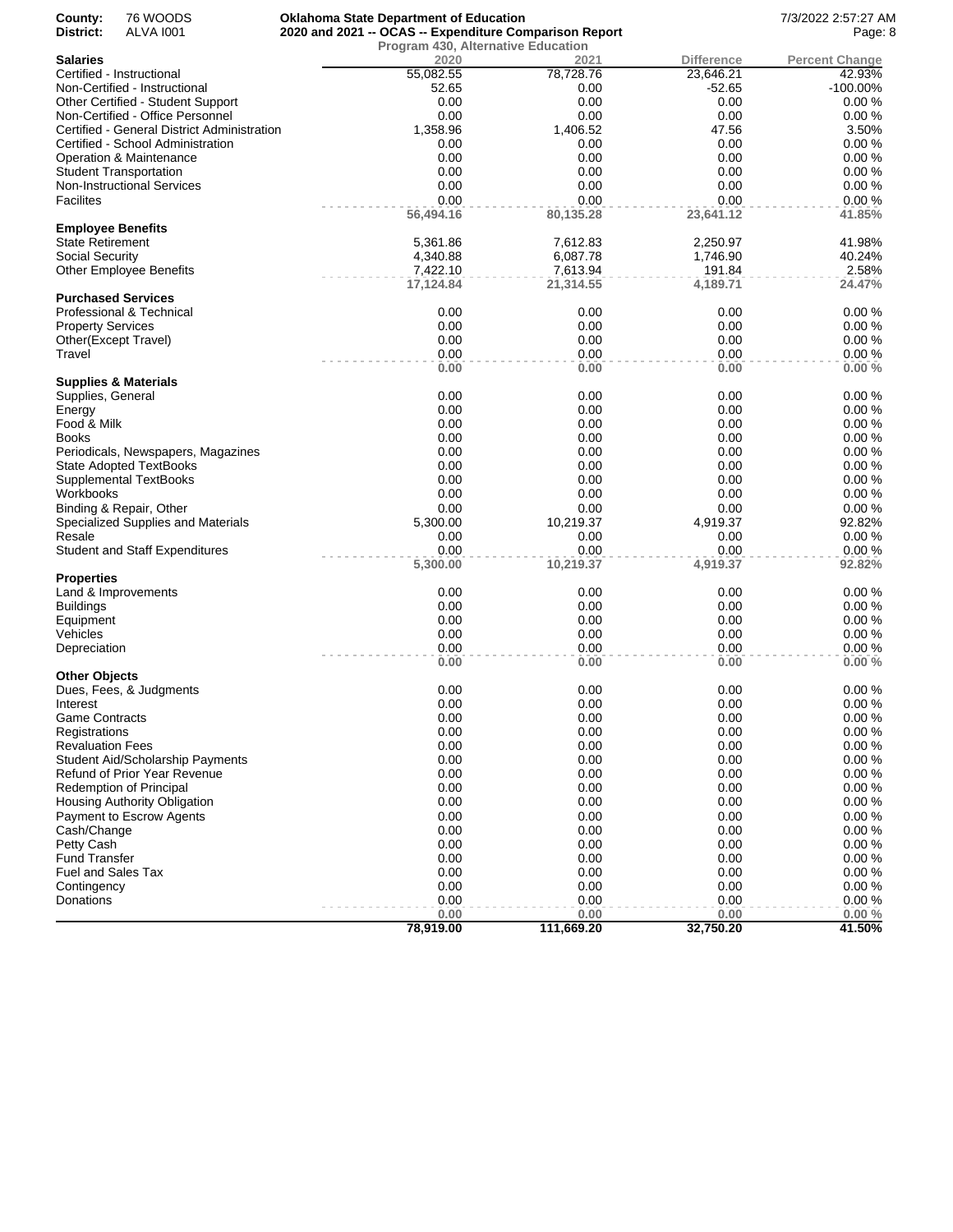| County:                  | 76 WOODS                                    |                                                        | <b>Oklahoma State Department of Education</b> |              |                   | 7/3/2022 2:57:27 AM   |
|--------------------------|---------------------------------------------|--------------------------------------------------------|-----------------------------------------------|--------------|-------------------|-----------------------|
| District:                | <b>ALVA 1001</b>                            | 2020 and 2021 -- OCAS -- Expenditure Comparison Report |                                               |              | Page: 9           |                       |
|                          |                                             |                                                        | <b>Program 500, Continuing Education</b>      |              |                   |                       |
| <b>Salaries</b>          |                                             |                                                        | 2020                                          | 2021         | <b>Difference</b> | <b>Percent Change</b> |
|                          | Certified - Instructional                   |                                                        | 0.00                                          | 0.00         | 0.00              | 0.00%                 |
|                          | Non-Certified - Instructional               |                                                        | 0.00                                          | 0.00         | 0.00              | 0.00%                 |
|                          | Other Certified - Student Support           |                                                        | 0.00                                          | 0.00         | 0.00              | 0.00%                 |
|                          | Non-Certified - Office Personnel            |                                                        | 0.00                                          | 0.00         | 0.00              | 0.00%                 |
|                          | Certified - General District Administration |                                                        | 0.00                                          | 0.00         | 0.00              | 0.00%                 |
|                          | Certified - School Administration           |                                                        | 0.00                                          | 0.00         | 0.00              | 0.00%                 |
|                          | Operation & Maintenance                     |                                                        | 0.00                                          | 0.00         | 0.00              | 0.00%                 |
|                          | <b>Student Transportation</b>               |                                                        | 0.00                                          | 0.00         | 0.00              | 0.00%                 |
|                          | <b>Non-Instructional Services</b>           |                                                        | 0.00                                          | 0.00         | 0.00              | 0.00%                 |
| <b>Facilites</b>         |                                             |                                                        | 0.00                                          | 0.00         | 0.00              | 0.00%                 |
| <b>Employee Benefits</b> |                                             |                                                        | 0.00                                          | 0.00         | 0.00              | 0.00%                 |
| <b>State Retirement</b>  |                                             |                                                        | 0.00                                          | 0.00         | 0.00              | 0.00%                 |
| Social Security          |                                             |                                                        | 0.00                                          | 0.00         | 0.00              | 0.00%                 |
|                          | <b>Other Employee Benefits</b>              |                                                        | 0.00                                          | 0.00         | 0.00              | 0.00%                 |
|                          |                                             |                                                        | 0.00                                          | 0.00         | 0.00              | 0.00%                 |
|                          | <b>Purchased Services</b>                   |                                                        |                                               |              |                   |                       |
|                          | Professional & Technical                    |                                                        | 0.00                                          | 0.00         | 0.00              | 0.00%                 |
| <b>Property Services</b> |                                             |                                                        | 0.00                                          | 0.00         | 0.00              | 0.00%                 |
|                          | Other(Except Travel)                        |                                                        | 0.00                                          | 0.00         | 0.00              | 0.00%                 |
| Travel                   |                                             |                                                        | 0.00                                          | 0.00         | 0.00              | 0.00%                 |
|                          | <b>Supplies &amp; Materials</b>             |                                                        | 0.00                                          | 0.00         | 0.00              | 0.00%                 |
| Supplies, General        |                                             |                                                        | 0.00                                          | 0.00         | 0.00              | 0.00%                 |
| Energy                   |                                             |                                                        | 0.00                                          | 0.00         | 0.00              | 0.00%                 |
| Food & Milk              |                                             |                                                        | 0.00                                          | 0.00         | 0.00              | 0.00%                 |
| <b>Books</b>             |                                             |                                                        | 0.00                                          | 0.00         | 0.00              | 0.00%                 |
|                          |                                             |                                                        | 0.00                                          | 0.00         | 0.00              | 0.00%                 |
|                          | Periodicals, Newspapers, Magazines          |                                                        | 0.00                                          | 0.00         | 0.00              | 0.00%                 |
|                          | <b>State Adopted TextBooks</b>              |                                                        | 0.00                                          | 0.00         | 0.00              | 0.00%                 |
|                          | Supplemental TextBooks                      |                                                        |                                               |              |                   |                       |
| Workbooks                |                                             |                                                        | 0.00                                          | 0.00         | 0.00              | 0.00%                 |
|                          | Binding & Repair, Other                     |                                                        | 0.00                                          | 0.00         | 0.00              | 0.00%                 |
|                          | Specialized Supplies and Materials          |                                                        | 0.00                                          | 0.00         | 0.00              | 0.00%                 |
| Resale                   |                                             |                                                        | 0.00                                          | 0.00         | 0.00              | 0.00%                 |
|                          | <b>Student and Staff Expenditures</b>       |                                                        | 0.00<br>0.00                                  | 0.00<br>0.00 | 0.00<br>0.00      | 0.00%<br>0.00%        |
| <b>Properties</b>        |                                             |                                                        |                                               |              |                   |                       |
|                          | Land & Improvements                         |                                                        | 0.00                                          | 0.00         | 0.00              | 0.00%                 |
| <b>Buildings</b>         |                                             |                                                        | 0.00                                          | 0.00         | 0.00              | 0.00%                 |
| Equipment                |                                             |                                                        | 0.00                                          | 0.00         | 0.00              | 0.00%                 |
| Vehicles                 |                                             |                                                        | 0.00                                          | 0.00         | 0.00              | 0.00%                 |
| Depreciation             |                                             |                                                        | 0.00                                          | 0.00         | 0.00              | 0.00%                 |
|                          |                                             |                                                        | 0.00                                          | 0.00         | 0.00              | 0.00%                 |
| <b>Other Objects</b>     |                                             |                                                        |                                               |              |                   |                       |
|                          | Dues, Fees, & Judgments                     |                                                        | 0.00                                          | 0.00         | 0.00              | 0.00%                 |
| Interest                 |                                             |                                                        | 0.00                                          | 0.00         | 0.00              | 0.00%                 |
| <b>Game Contracts</b>    |                                             |                                                        | 0.00                                          | 0.00         | 0.00              | 0.00%                 |
| Registrations            |                                             |                                                        | 0.00                                          | 0.00         | 0.00              | 0.00%                 |
| <b>Revaluation Fees</b>  |                                             |                                                        | 0.00                                          | 0.00         | 0.00              | 0.00%                 |
|                          | <b>Student Aid/Scholarship Payments</b>     |                                                        | 0.00                                          | 0.00         | 0.00              | 0.00%                 |
|                          | Refund of Prior Year Revenue                |                                                        | 0.00                                          | 0.00         | 0.00              | 0.00%                 |
|                          | <b>Redemption of Principal</b>              |                                                        | 0.00                                          | 0.00         | 0.00              | 0.00%                 |
|                          | Housing Authority Obligation                |                                                        | 0.00                                          | 0.00         | 0.00              | 0.00%                 |
|                          | Payment to Escrow Agents                    |                                                        | 0.00                                          | 0.00         | 0.00              | 0.00%                 |
| Cash/Change              |                                             |                                                        | 0.00                                          | 0.00         | 0.00              | 0.00%                 |
| Petty Cash               |                                             |                                                        | 0.00                                          | 0.00         | 0.00              | 0.00%                 |
| <b>Fund Transfer</b>     |                                             |                                                        | 0.00                                          | 0.00         | 0.00              | 0.00%                 |
| Fuel and Sales Tax       |                                             |                                                        | 0.00                                          | 0.00         | 0.00              | 0.00%                 |
| Contingency              |                                             |                                                        | 0.00                                          | 0.00         | 0.00              | 0.00%                 |
| Donations                |                                             |                                                        | 0.00                                          | 0.00         | 0.00              | 0.00%                 |
|                          |                                             |                                                        | 0.00                                          | 0.00         | 0.00              | 0.00%                 |
|                          |                                             |                                                        | 0.00                                          | 0.00         | 0.00              | 0.00%                 |
|                          |                                             |                                                        |                                               |              |                   |                       |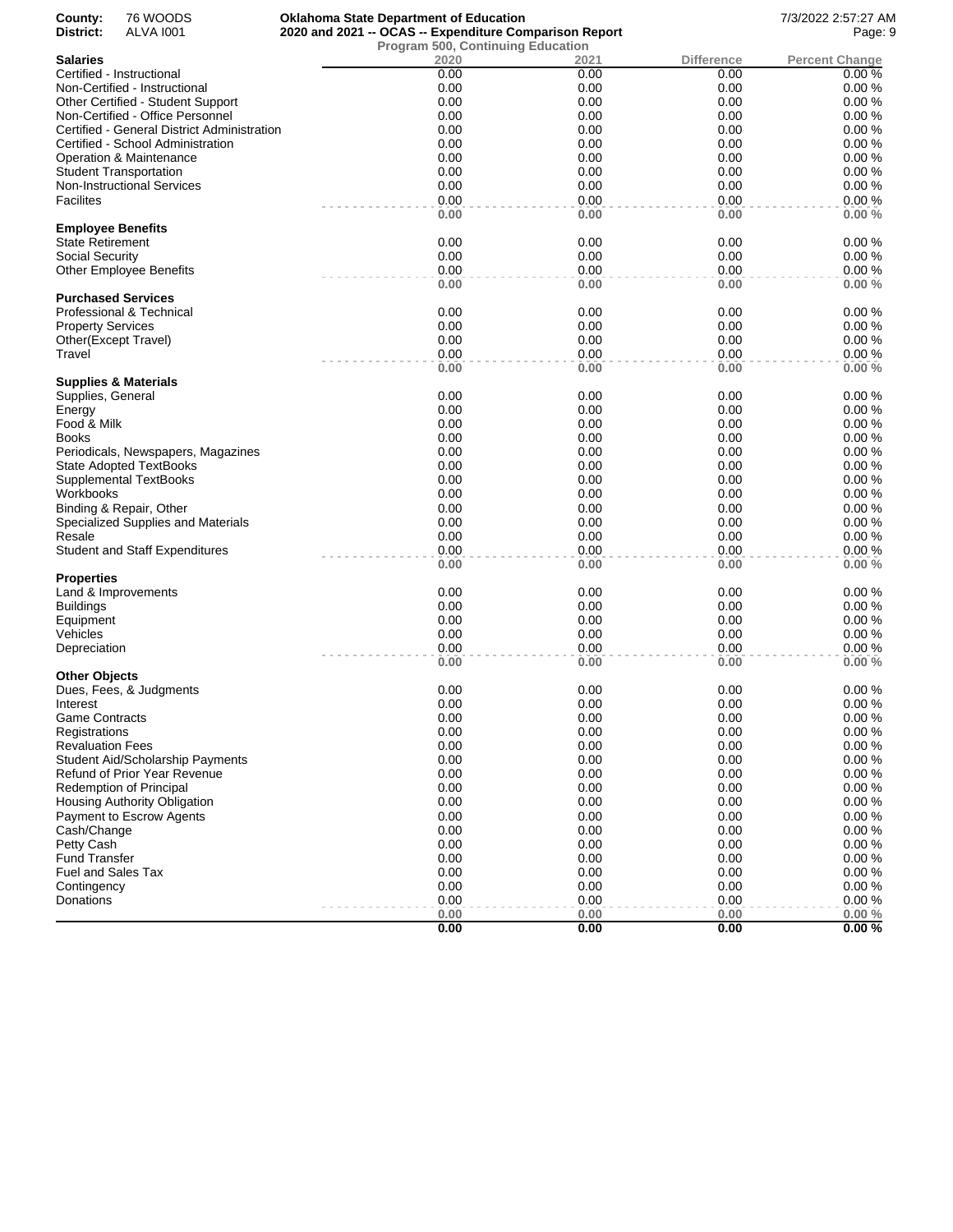| County:                                  | 76 WOODS                                                                       | <b>Oklahoma State Department of Education</b>          |                    |                     | 7/3/2022 2:57:27 AM   |
|------------------------------------------|--------------------------------------------------------------------------------|--------------------------------------------------------|--------------------|---------------------|-----------------------|
| District:                                | ALVA 1001                                                                      | 2020 and 2021 -- OCAS -- Expenditure Comparison Report |                    | Page: 10            |                       |
|                                          |                                                                                | Program 600 & 900, Community/Extra Curricular          |                    |                     |                       |
| <b>Salaries</b>                          |                                                                                | 2020                                                   | 2021               | Difference          | <b>Percent Change</b> |
|                                          | Certified - Instructional                                                      | 0.00                                                   | 0.00               | 0.00                | 0.00%                 |
|                                          | Non-Certified - Instructional                                                  | 0.00                                                   | 0.00               | 0.00                | 0.00%                 |
|                                          | Other Certified - Student Support                                              | 0.00                                                   | 0.00               | 0.00                | 0.00%                 |
|                                          | Non-Certified - Office Personnel                                               | 0.00                                                   | 0.00               | 0.00                | 0.00%                 |
|                                          | Certified - General District Administration                                    | 0.00                                                   | 0.00               | 0.00                | 0.00%                 |
|                                          | Certified - School Administration                                              | 0.00                                                   | 0.00               | 0.00                | 0.00%                 |
|                                          | Operation & Maintenance                                                        | 0.00                                                   | 0.00               | 0.00                | 0.00%                 |
|                                          | <b>Student Transportation</b>                                                  | 0.00                                                   | 0.00               | 0.00                | 0.00%                 |
|                                          | <b>Non-Instructional Services</b>                                              | 0.00                                                   | 0.00               | 0.00                | 0.00%                 |
| <b>Facilites</b>                         |                                                                                | 0.00                                                   | 0.00               | 0.00                | 0.00%                 |
|                                          |                                                                                | 0.00                                                   | 0.00               | 0.00                | 0.00%                 |
| <b>Employee Benefits</b>                 |                                                                                |                                                        |                    |                     |                       |
| <b>State Retirement</b>                  |                                                                                | 0.00                                                   | 0.00               | 0.00                | 0.00%                 |
| Social Security                          |                                                                                | 0.00                                                   | 0.00               | 0.00                | 0.00%                 |
|                                          | <b>Other Employee Benefits</b>                                                 | 0.00                                                   | 0.00               | 0.00                | 0.00%                 |
|                                          |                                                                                | 0.00                                                   | 0.00               | 0.00                | 0.00%                 |
|                                          | <b>Purchased Services</b>                                                      |                                                        |                    |                     |                       |
|                                          | Professional & Technical                                                       | 3,185.00                                               | 7,087.01           | 3,902.01            | 122.51%               |
| <b>Property Services</b>                 |                                                                                | 4,737.00                                               | 2,575.00           | $-2,162.00$         | $-45.64%$             |
|                                          | Other(Except Travel)                                                           | 18,170.83                                              | 8,597.86           | $-9,572.97$         | $-52.68%$             |
| Travel                                   |                                                                                | 511.28                                                 | 0.00               | $-511.28$           | -100.00%              |
|                                          |                                                                                | 26,604.11                                              | 18,259.87          | $-8,344.24$         | $-31.36%$             |
|                                          | <b>Supplies &amp; Materials</b>                                                |                                                        |                    |                     |                       |
| Supplies, General                        |                                                                                | 32,979.08                                              | 25,296.40          | $-7,682.68$         | $-23.30%$             |
| Energy                                   |                                                                                | 107.54                                                 | 187.33             | 79.79               | 74.20%                |
| Food & Milk                              |                                                                                | 0.00                                                   | 0.00               | 0.00                | 0.00%                 |
| <b>Books</b>                             |                                                                                | 2,451.71                                               | 2,250.50           | $-201.21$           | $-8.21%$              |
|                                          | Periodicals, Newspapers, Magazines                                             | 178.99                                                 | 0.00               | $-178.99$           | -100.00%              |
|                                          | <b>State Adopted TextBooks</b>                                                 | 0.00                                                   | 0.00               | 0.00                | 0.00%                 |
|                                          | <b>Supplemental TextBooks</b>                                                  | 0.00                                                   | 0.00               | 0.00                | 0.00%                 |
| Workbooks                                |                                                                                | 0.00                                                   | 0.00               | 0.00                | 0.00%                 |
|                                          | Binding & Repair, Other                                                        | 0.00                                                   | 0.00               | 0.00                | 0.00%                 |
|                                          | Specialized Supplies and Materials                                             | 30,765.11                                              | 24,969.65          | $-5,795.46$         | $-18.84%$             |
| Resale                                   |                                                                                | 157,812.00                                             | 105,380.31         | $-52,431.69$        | $-33.22%$             |
|                                          | <b>Student and Staff Expenditures</b>                                          | 17,168.29                                              | 24,524.06          | 7,355.77            | 42.85%                |
|                                          |                                                                                | 241,462.72                                             | 182,608.25         | -58,854.47          | $-24.37%$             |
| <b>Properties</b>                        |                                                                                |                                                        |                    |                     |                       |
|                                          | Land & Improvements                                                            | 0.00                                                   | 0.00               | 0.00                | 0.00%                 |
| <b>Buildings</b>                         |                                                                                | 0.00                                                   | 0.00               | 0.00                | 0.00%                 |
| Equipment                                |                                                                                | 61.40                                                  | 3,357.65           | 3,296.25            | 5,368.49%             |
| Vehicles                                 |                                                                                | 0.00                                                   | 0.00               | 0.00                | 0.00%                 |
| Depreciation                             |                                                                                | 0.00<br>61.40                                          | 0.00               | 0.00                | 0.00%                 |
|                                          |                                                                                |                                                        | 3,357.65           | 3,296.25            | 5,368.49%             |
| <b>Other Objects</b>                     |                                                                                | 33,778.35                                              | 25,915.88          |                     | $-23.28%$             |
|                                          | Dues, Fees, & Judgments                                                        | 0.00                                                   | 0.00               | $-7,862.47$<br>0.00 | 0.00%                 |
| Interest                                 |                                                                                | 0.00                                                   | 0.00               | 0.00                | 0.00%                 |
| <b>Game Contracts</b>                    |                                                                                | 0.00                                                   | 0.00               | 0.00                | 0.00%                 |
| Registrations<br><b>Revaluation Fees</b> |                                                                                | 0.00                                                   | 0.00               | 0.00                | 0.00%                 |
|                                          |                                                                                | 0.00                                                   | 0.00               | 0.00                | 0.00%                 |
|                                          | <b>Student Aid/Scholarship Payments</b><br><b>Refund of Prior Year Revenue</b> | 0.00                                                   | 0.00               | 0.00                | 0.00%                 |
|                                          | Redemption of Principal                                                        | 0.00                                                   | 0.00               | 0.00                | 0.00%                 |
|                                          |                                                                                | 0.00                                                   | 0.00               | 0.00                | 0.00%                 |
|                                          | Housing Authority Obligation<br>Payment to Escrow Agents                       | 0.00                                                   | 0.00               | 0.00                | 0.00%                 |
|                                          |                                                                                | 16,035.00                                              |                    |                     | $-52.79%$             |
| Cash/Change<br>Petty Cash                |                                                                                | 200.00                                                 | 7,570.00<br>200.00 | $-8,465.00$         | 0.00%                 |
|                                          |                                                                                |                                                        |                    | 0.00                |                       |
| <b>Fund Transfer</b>                     |                                                                                | 0.00                                                   | 0.00               | 0.00                | 0.00%                 |
| Fuel and Sales Tax                       |                                                                                | 0.00                                                   | 0.00               | 0.00                | 0.00%                 |
| Contingency                              |                                                                                | 0.00                                                   | 0.00               | 0.00                | 0.00%                 |
| Donations                                |                                                                                | 2,205.10                                               | 2,657.27           | 452.17              | 20.51%                |
|                                          |                                                                                | 52,218.45                                              | 36,343.15          | $-15,875.30$        | $-30.40%$             |
|                                          |                                                                                | 320,346.68                                             | 240,568.92         | -79,777.76          | $-24.90%$             |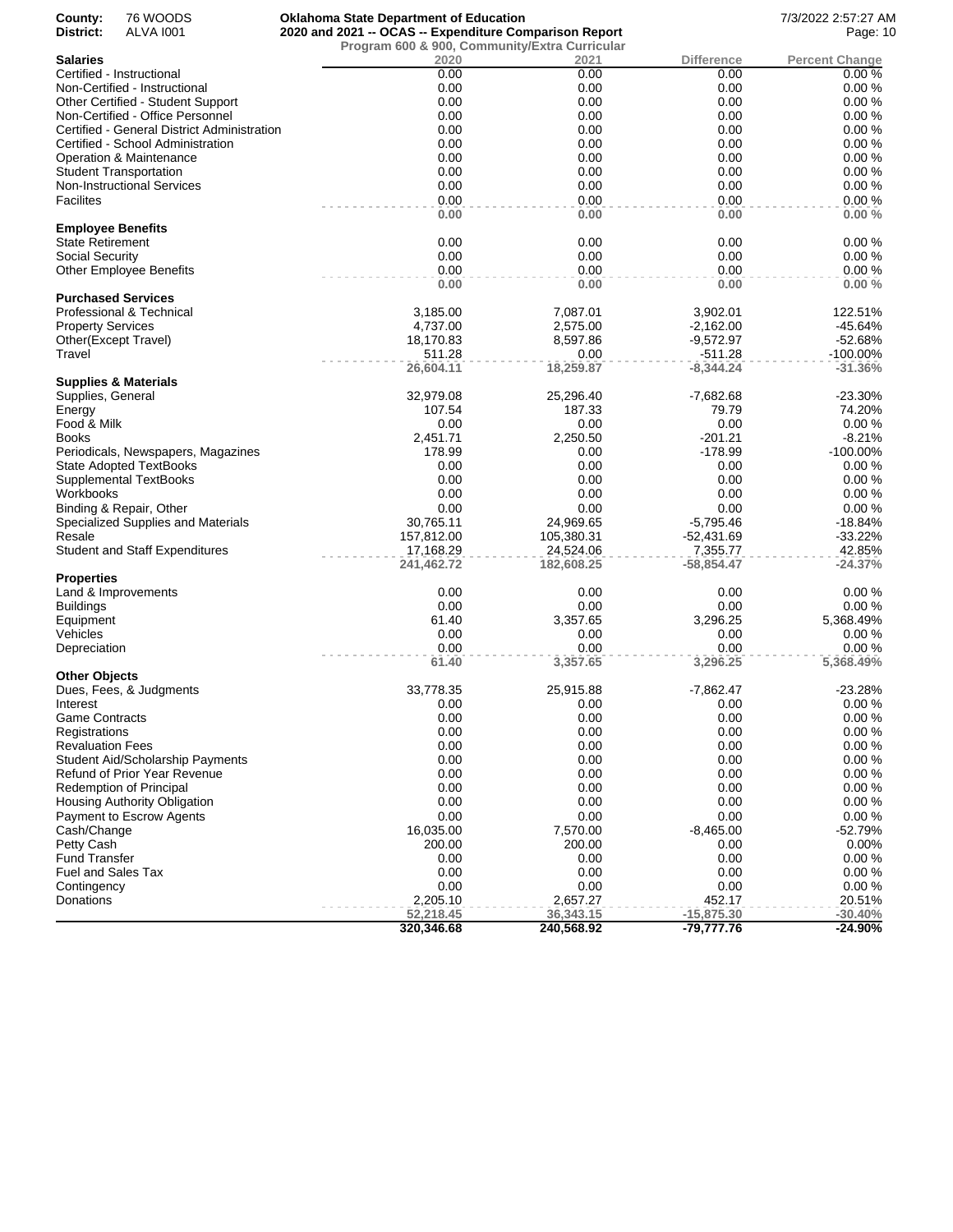| County:                  | 76 WOODS                                    | <b>Oklahoma State Department of Education</b>          |                                 |             | 7/3/2022 2:57:27 AM   |
|--------------------------|---------------------------------------------|--------------------------------------------------------|---------------------------------|-------------|-----------------------|
| District:                | <b>ALVA 1001</b>                            | 2020 and 2021 -- OCAS -- Expenditure Comparison Report |                                 |             | Page: 11              |
|                          |                                             |                                                        | Program 800, Competitive Sports |             |                       |
| <b>Salaries</b>          |                                             | 2020                                                   | 2021                            | Difference  | <b>Percent Change</b> |
|                          | Certified - Instructional                   | 130,522.98                                             | 147,633.10                      | 17,110.12   | 13.11%                |
|                          | Non-Certified - Instructional               | 3,636.99                                               | 3,982.80                        | 345.81      | 9.51%                 |
|                          | Other Certified - Student Support           | 3,786.03                                               | 3,918.54                        | 132.51      | 3.50%                 |
|                          | Non-Certified - Office Personnel            | 0.00                                                   | 0.00                            | 0.00        | 0.00%                 |
|                          | Certified - General District Administration | 0.00                                                   | 0.00                            | 0.00        | 0.00%                 |
|                          | Certified - School Administration           | 0.00                                                   | 0.00                            | 0.00        | 0.00%                 |
|                          | Operation & Maintenance                     | 0.00                                                   | 0.00                            | 0.00        | 0.00%                 |
|                          | <b>Student Transportation</b>               | 0.00                                                   | 0.00                            | 0.00        | 0.00%                 |
|                          | <b>Non-Instructional Services</b>           | 0.00                                                   | 0.00                            | 0.00        | 0.00%                 |
| <b>Facilites</b>         |                                             | 0.00                                                   | 0.00                            | 0.00        | 0.00%                 |
|                          |                                             | 137,946.00                                             | 155,534.44                      | 17,588.44   | 12.75%                |
| <b>Employee Benefits</b> |                                             |                                                        |                                 |             |                       |
| State Retirement         |                                             | 13,104.90                                              | 14,747.33                       | 1,642.43    | 12.53%                |
| <b>Social Security</b>   |                                             | 9,748.91                                               | 11,145.07                       | 1,396.16    | 14.32%                |
|                          | <b>Other Employee Benefits</b>              | 281.81                                                 | 435.60                          | 153.79      | 54.57%                |
|                          |                                             | 23,135.62                                              | 26,328.00                       | 3,192.38    | 13.80%                |
|                          | <b>Purchased Services</b>                   |                                                        |                                 |             |                       |
|                          | Professional & Technical                    | 18,549.80                                              | 25,150.08                       | 6,600.28    | 35.58%                |
| <b>Property Services</b> |                                             | 0.00                                                   | 194.98                          | 194.98      | 0.00%                 |
|                          | Other(Except Travel)                        | 6,233.31                                               | 12,214.31                       | 5,981.00    | 95.95%                |
| Travel                   |                                             | 1,239.60                                               | 179.71                          | $-1,059.89$ | $-85.50%$             |
|                          |                                             | 26,022.71                                              | 37,739.08                       | 11,716.37   | 45.02%                |
|                          | Supplies & Materials                        |                                                        |                                 |             |                       |
| Supplies, General        |                                             | 21,717.27                                              | 11,655.42                       | -10,061.85  | $-46.33%$             |
| Energy                   |                                             | 0.00                                                   | 0.00                            | 0.00        | 0.00%                 |
| Food & Milk              |                                             | 0.00                                                   | 0.00                            | 0.00        | 0.00%                 |
| <b>Books</b>             |                                             | 0.00                                                   | 0.00                            | 0.00        | 0.00%                 |
|                          | Periodicals, Newspapers, Magazines          | 0.00                                                   | 120.00                          | 120.00      | 0.00%                 |
|                          | <b>State Adopted TextBooks</b>              | 0.00                                                   | 0.00                            | 0.00        | 0.00%                 |
|                          | <b>Supplemental TextBooks</b>               | 0.00                                                   | 0.00                            | 0.00        | 0.00%                 |
| Workbooks                |                                             | 0.00                                                   | 0.00                            | 0.00        | 0.00%                 |
|                          | Binding & Repair, Other                     | 0.00                                                   | 0.00                            | 0.00        | 0.00%                 |
|                          | Specialized Supplies and Materials          | 10,285.46                                              | 17,848.15                       | 7,562.69    | 73.53%                |
| Resale                   |                                             | 21,599.56                                              | 13,462.02                       | $-8,137.54$ | $-37.67%$             |
|                          | <b>Student and Staff Expenditures</b>       | 599.84                                                 | 1,234.21                        | 634.37      | 105.76%               |
|                          |                                             | 54,202.13                                              | 44,319.80                       | $-9,882.33$ | $-18.23%$             |
| Properties               |                                             |                                                        |                                 |             |                       |
|                          | Land & Improvements                         | 0.00                                                   | 0.00                            | 0.00        | 0.00%                 |
| Buildings                |                                             | 0.00                                                   | 0.00                            | 0.00        | 0.00%                 |
| Equipment                |                                             | 10,228.40                                              | 12,773.65                       | 2,545.25    | 24.88%                |
| Vehicles                 |                                             | 0.00                                                   | 0.00                            | 0.00        | 0.00%                 |
| Depreciation             |                                             | 0.00                                                   | 0.00                            | 0.00        | 0.00%                 |
|                          |                                             | 10,228.40                                              | 12,773.65                       | 2,545.25    | 24.88%                |
| Other Objects            |                                             |                                                        |                                 |             |                       |
|                          | Dues, Fees, & Judgments                     | 5,837.00                                               | 15,879.00                       | 10,042.00   | 172.04%               |
| Interest                 |                                             | 0.00                                                   | 0.00                            | 0.00        | $0.00 \%$             |
| <b>Game Contracts</b>    |                                             | 0.00                                                   | 0.00                            | 0.00        | 0.00%                 |
| Registrations            |                                             | 85.00                                                  | 0.00                            | $-85.00$    | $-100.00\%$           |
| <b>Revaluation Fees</b>  |                                             | 0.00                                                   | 0.00                            | 0.00        | 0.00%                 |
|                          | Student Aid/Scholarship Payments            | 0.00                                                   | 0.00                            | 0.00        | 0.00%                 |
|                          | Refund of Prior Year Revenue                | 0.00                                                   | 0.00                            | 0.00        | 0.00%                 |
|                          | Redemption of Principal                     | 0.00                                                   | 0.00                            | 0.00        | 0.00%                 |
|                          | Housing Authority Obligation                | 0.00                                                   | 0.00                            | 0.00        | 0.00%                 |
|                          | Payment to Escrow Agents                    | 0.00                                                   | 0.00                            | 0.00        | 0.00%                 |
| Cash/Change              |                                             | 17,550.00                                              | 17,380.00                       | $-170.00$   | $-0.97%$              |
| Petty Cash               |                                             | 0.00                                                   | 0.00                            | 0.00        | 0.00%                 |
| Fund Transfer            |                                             | 0.00                                                   | 0.00                            | 0.00        | 0.00%                 |
| Fuel and Sales Tax       |                                             | 0.00                                                   | 0.00                            | 0.00        | 0.00%                 |
| Contingency              |                                             | 0.00                                                   | 0.00                            | 0.00        | 0.00%                 |
| Donations                |                                             | 0.00                                                   | 0.00                            | 0.00        | 0.00%                 |
|                          |                                             | 23,472.00                                              | 33,259.00                       | 9,787.00    | 41.70%                |
|                          |                                             | 275,006.86                                             | 309,953.97                      | 34,947.11   | 12.71%                |
|                          |                                             |                                                        |                                 |             |                       |